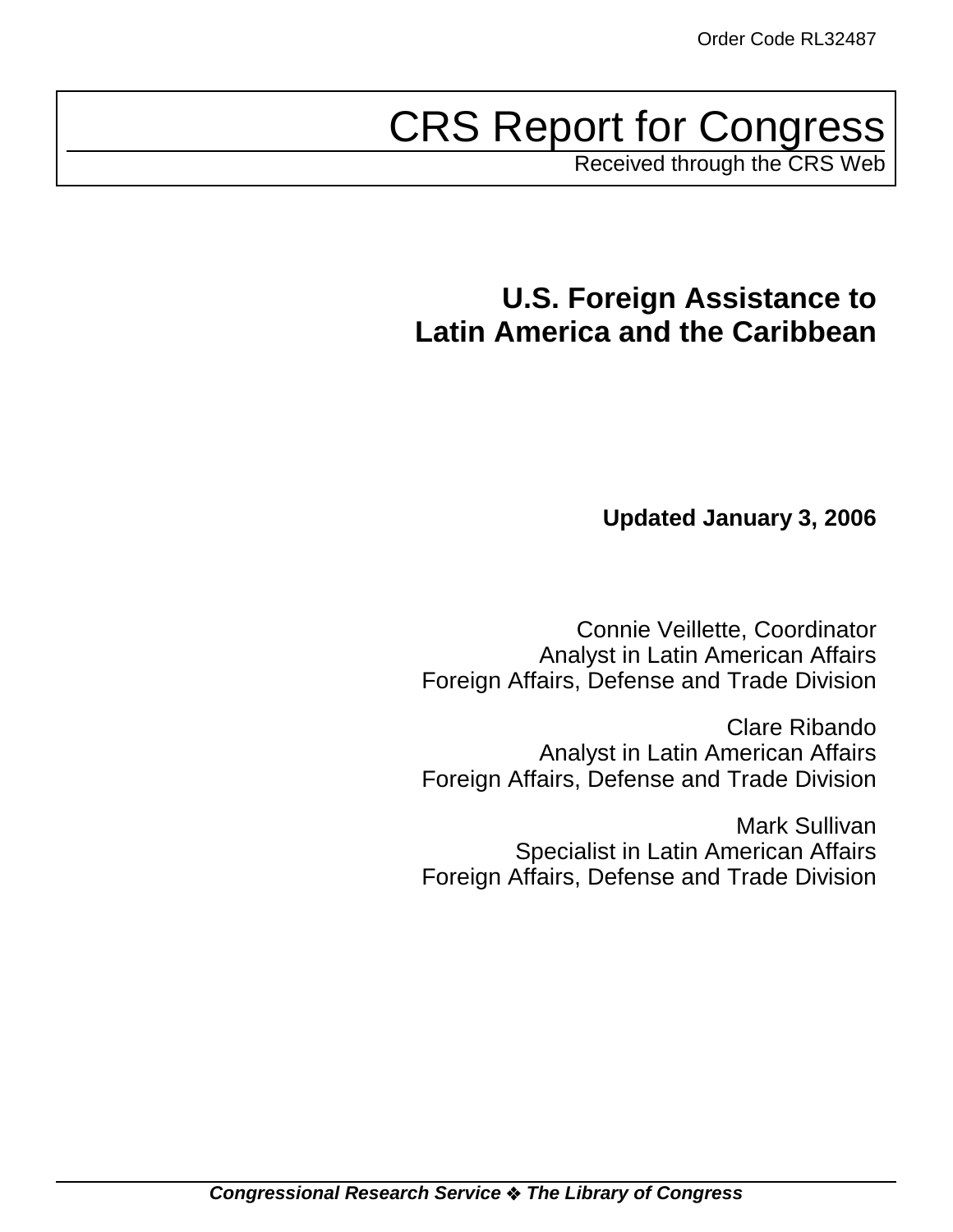# U.S. Foreign Assistance to Latin America and the Caribbean

### **Summary**

U.S. foreign assistance programs to developing nations began in earnest after the conclusion of World War II. Trends in U.S. assistance to the region generally reflect the trends and rationales for U.S. foreign aid programs globally. Aid to the region increased during the 1960s with the Alliance for Progress and during the 1980s with aid to Central America. Since 2000, aid levels have again increased, especially in the Andean region as the focus has shifted from Cold War issues to counternarcotics and security assistance. Current aid levels to Latin America and the Caribbean comprise about 9% of the worldwide aid budget, representing a slight increase over levels ten years ago of 8.2%. Aid levels to the region could increase further as new presidential initiatives — the President's Emergency Plan for AIDS Relief (PEPFAR) and the Millennium Challenge Account — are implemented.

For FY2005, U.S. assistance to Latin America and the Caribbean was estimated at \$1.8 billion, the largest portion of which was allocated to the Andean region: \$947 million. Mexico and Central America were slated to receive \$311 million, while the Caribbean would receive \$370 million, largely reflecting assistance for hurricane and flood damage. Brazil and the Southern Cone of South America were to receive an estimated \$52 million. The United States also maintains programs of a regional nature that totaled an estimated \$110 million in FY2005.

Aid programs are designed to achieve a variety of goals, from poverty reduction to economic growth. Child Survival and Health (CSH) funds focus on combating infectious diseases and promoting child and maternal health. Development Assistance (DA) promotes sustainable economic growth in key areas such as trade, agriculture, education, the environment, and democracy. For FY2006, the Administration proposed funding for a Transition Initiative (TI) designed to support stabilization efforts in fragile states. The Economic Support Fund (ESF) assists countries of strategic importance to the United States, and funds programs relating to justice sector reforms, local governance, anti-corruption, and respect for human rights. P.L. 480 food assistance is provided to countries facing emergency situations, such as natural disasters. Counternarcotics programs seek to assist countries to reduce drug production, interdict trafficking, and promote alternative crop development. Foreign Military Financing (FMF) provides grants to nations for the purchase of U.S. defense equipment, services and training.

The annual Foreign Operations Appropriations bills have been the vehicles by which Congress provides funding for foreign assistance programs. The FY2006 Foreign Operations Appropriations Act (P.L. 109-102) provided \$20.9 billion for the foreign assistance budget worldwide. In the second session of the  $109<sup>th</sup>$  Congress, Members of Congress will likely continue to be interested in a number of related issues, including the general effectiveness of foreign aid programs, and how best to address the HIV/AIDS problem and poverty issues. Congress may also debate the U.S. role in fighting narcotics trafficking and illegally armed groups in Colombia and stabilizing the situation in Haiti. This report will be updated as events warrant.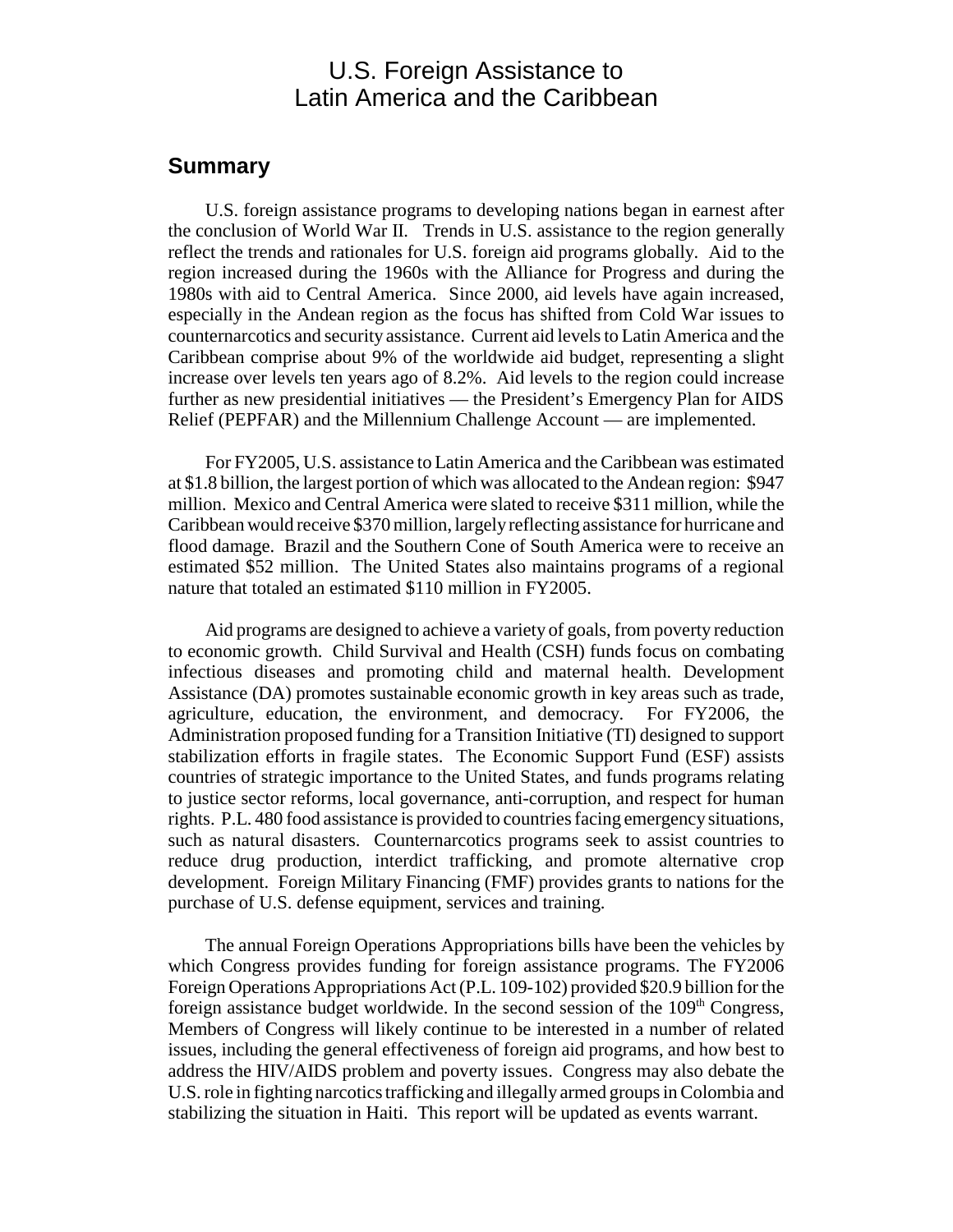# **Contents**

| The Andean Region $\dots\dots\dots\dots\dots\dots\dots\dots\dots\dots\dots\dots\dots\dots$                           |  |
|----------------------------------------------------------------------------------------------------------------------|--|
|                                                                                                                      |  |
|                                                                                                                      |  |
|                                                                                                                      |  |
|                                                                                                                      |  |
|                                                                                                                      |  |
|                                                                                                                      |  |
|                                                                                                                      |  |
|                                                                                                                      |  |
|                                                                                                                      |  |
|                                                                                                                      |  |
|                                                                                                                      |  |
|                                                                                                                      |  |
|                                                                                                                      |  |
|                                                                                                                      |  |
|                                                                                                                      |  |
|                                                                                                                      |  |
|                                                                                                                      |  |
|                                                                                                                      |  |
|                                                                                                                      |  |
| Transition Initiatives (TI) $\ldots \ldots \ldots \ldots \ldots \ldots \ldots \ldots \ldots \ldots \ldots \ldots 25$ |  |
|                                                                                                                      |  |
|                                                                                                                      |  |
|                                                                                                                      |  |
|                                                                                                                      |  |
|                                                                                                                      |  |
|                                                                                                                      |  |
|                                                                                                                      |  |
|                                                                                                                      |  |
| International Narcotics Control and Law Enforcement (INCLE)  27                                                      |  |
|                                                                                                                      |  |
|                                                                                                                      |  |
|                                                                                                                      |  |
|                                                                                                                      |  |
|                                                                                                                      |  |
|                                                                                                                      |  |
|                                                                                                                      |  |
|                                                                                                                      |  |
|                                                                                                                      |  |
|                                                                                                                      |  |
|                                                                                                                      |  |
|                                                                                                                      |  |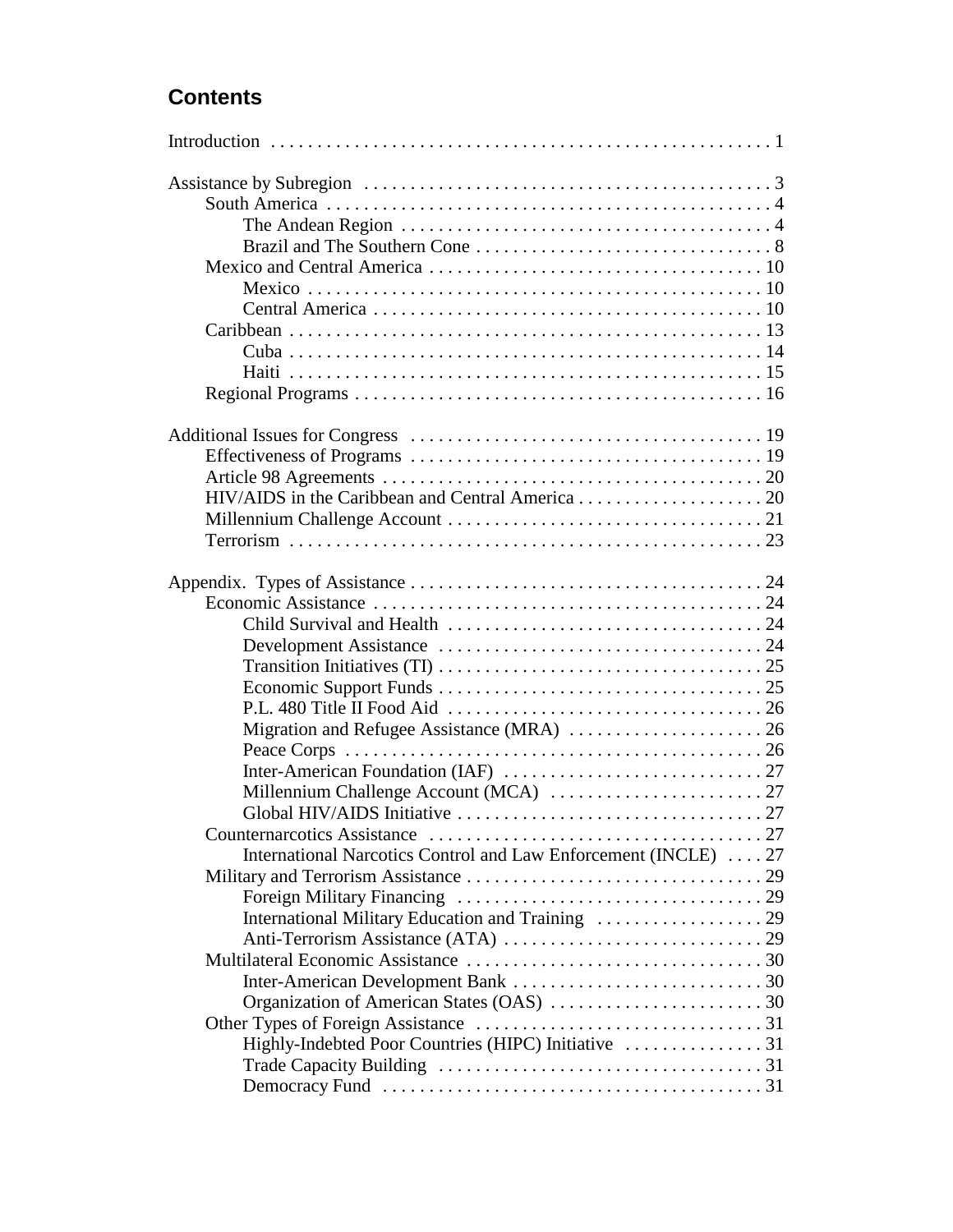# **List of Figures**

# **List of Tables**

| $FY2006$ Funding Request $\ldots \ldots \ldots \ldots \ldots \ldots \ldots \ldots \ldots \ldots \ldots 12$ |
|------------------------------------------------------------------------------------------------------------|
|                                                                                                            |
|                                                                                                            |
|                                                                                                            |
|                                                                                                            |
|                                                                                                            |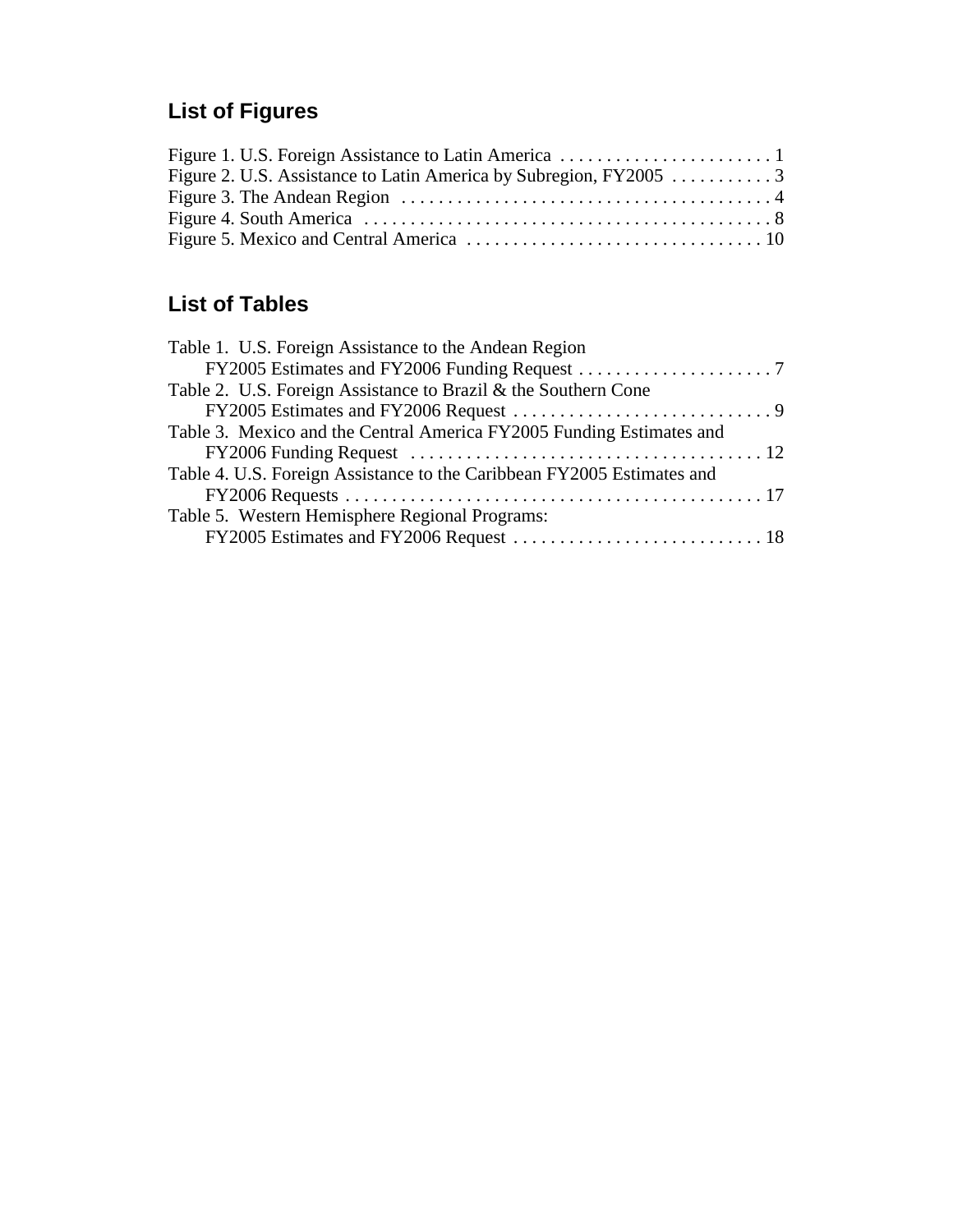# U.S. Foreign Assistance to Latin America and the Caribbean

# **Introduction**

Trends in U.S. foreign assistance to Latin America generally reflect the trends and rationales for U.S. foreign aid programs globally. U.S. assistance spiked in the 1960s during President Kennedy's Alliance for Progress, reflecting an interest in preventing the spread of Soviet and Cuban influence in the region, and recognizing poverty as one possible root cause of popular discord. In the 1980s, the U.S. focus shifted to the Central American isthmus where leftist insurgencies were challenging friendly governments, and where a leftist movement in Nicaragua had taken control of government through armed combat. Substantial amounts of U.S. assistance were provided to support Central American governments and the U.S.-backed Contras seeking to overthrow the Sandinista government in Nicaragua. In the aftermath of the 1989 U.S. military intervention in Panama, and the 1990 electoral defeat of the Sandinista government in Nicaragua, U.S. assistance to these two countries increased substantially. Central America resolved many of its political problems since then, although it is still one of the least developed areas in the hemisphere. With the dissolution of the Soviet Union in 1991, U.S. concerns about spreading communist influence lessened, and so too did levels of U.S. assistance. Since 2000, assistance has again increased, largely in the Andean region for counternarcotics programs.



**Source**: U.S. Agency for International Development, U.S. Overseas Loans and Grants (Greenbook), Latin America and the Caribbean, 2003.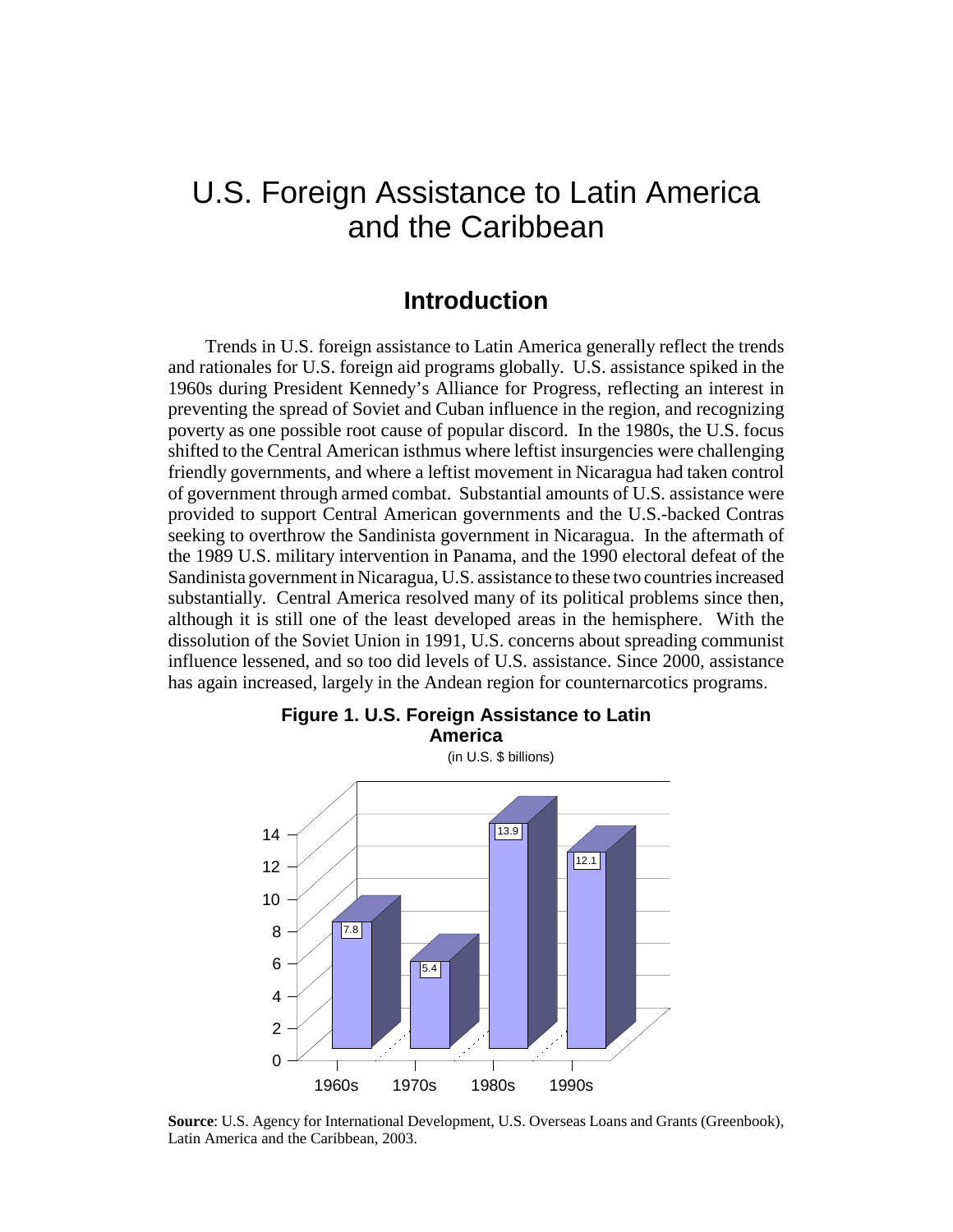U.S. support for development is identified by President Bush as one of the three pillars, with defense and diplomacy, of the National Security Strategy, developed after the terrorist attacks of September 11, 2001. Since then, foreign assistance programs have been influenced by the need to counter radical groups espousing terrorist tactics in weak states, as well as counternarcotics assistance, mainly in the Andean region of South America. The U.S. Agency for International Development (USAID) identifies five challenges to which U.S. assistance programs are designed to respond: promoting transformational development;<sup>1</sup> strengthening fragile states; providing humanitarian relief; supporting U.S. geostrategic interests; and mitigating global and transnational ills. USAID identifies the main security threats to the United States as the confluence of terrorism and the proliferation of weapons of mass destruction, and global criminal networks. The focus has shifted to strengthening the institutions of weak states, rather than on just economic growth, because weak states are seen as permissive environments for terrorist and criminal activities.

Compared to other donors, the U.S. share of worldwide economic assistance has declined. Nevertheless, in most years the United States has been the largest donor in absolute terms, although it lags behind others when aid levels are viewed as a percentage of Gross National Income (GNI). (Levels of foreign aid are commonly measured in absolute dollars, or as a percentage of GNI.) In 1972, the United Nations adopted a resolution calling on developed countries to allocate 0.7% of national income for foreign assistance. The United States never committed to this target, and few countries have achieved it. In 2003, U.S. economic assistance increased to about  $0.13\%^2$ , and will likely continue to increase, albeit not to levels suggested by the United Nations. Since 2000, U.S. aid levels globally have increased. With regard to Latin America and the Caribbean, increases have been seen especially in the Andean region, as the focus shifted from Cold War issues to the fight against drug trafficking and related terrorism activities. In 1994, foreign assistance to the region amounted to 8.2% of the total U.S. foreign aid budget. As of 2004, Latin America and the Caribbean represent about 11% of the total.

In Congress, the annual Foreign Operations Appropriations bills have been the vehicles by which Congress provides funding for, and exercises oversight of foreign assistance programs. Congress has not enacted a comprehensive foreign assistance authorization bill since 1985. For FY2005, Congress provided \$19.7 billion out of the President's \$18.8 billion international affairs request in the FY2005 Consolidated Appropriations Act (H.R. 4818/P.L. 108-447). For FY2006, the President requested \$22.8 billion, with increases due mainly to the new Millennium Challenge Account (MCA) and the Global HIV/AIDS Initiative. Congress provided \$20.9 billion in the FY2006 Foreign Operations Appropriations Act (P.L. 109-102). MCA, unveiled in

<sup>&</sup>lt;sup>1</sup> USAID defines transformational development as "development that does more than raise living standards and reduce poverty. It also transforms countries, through far-reaching, fundamental changes in institutions of governance, human capacity, and economic structure that enable a country to sustain further economic and social progress without depending on foreign aid." *U.S. Foreign Aid: Meeting the Challenges of the Twenty-first Century*, January 2004.

<sup>2</sup> Organization for Economic Cooperation and Development, *OECD Development Co-Operation 2003 Annual Report.*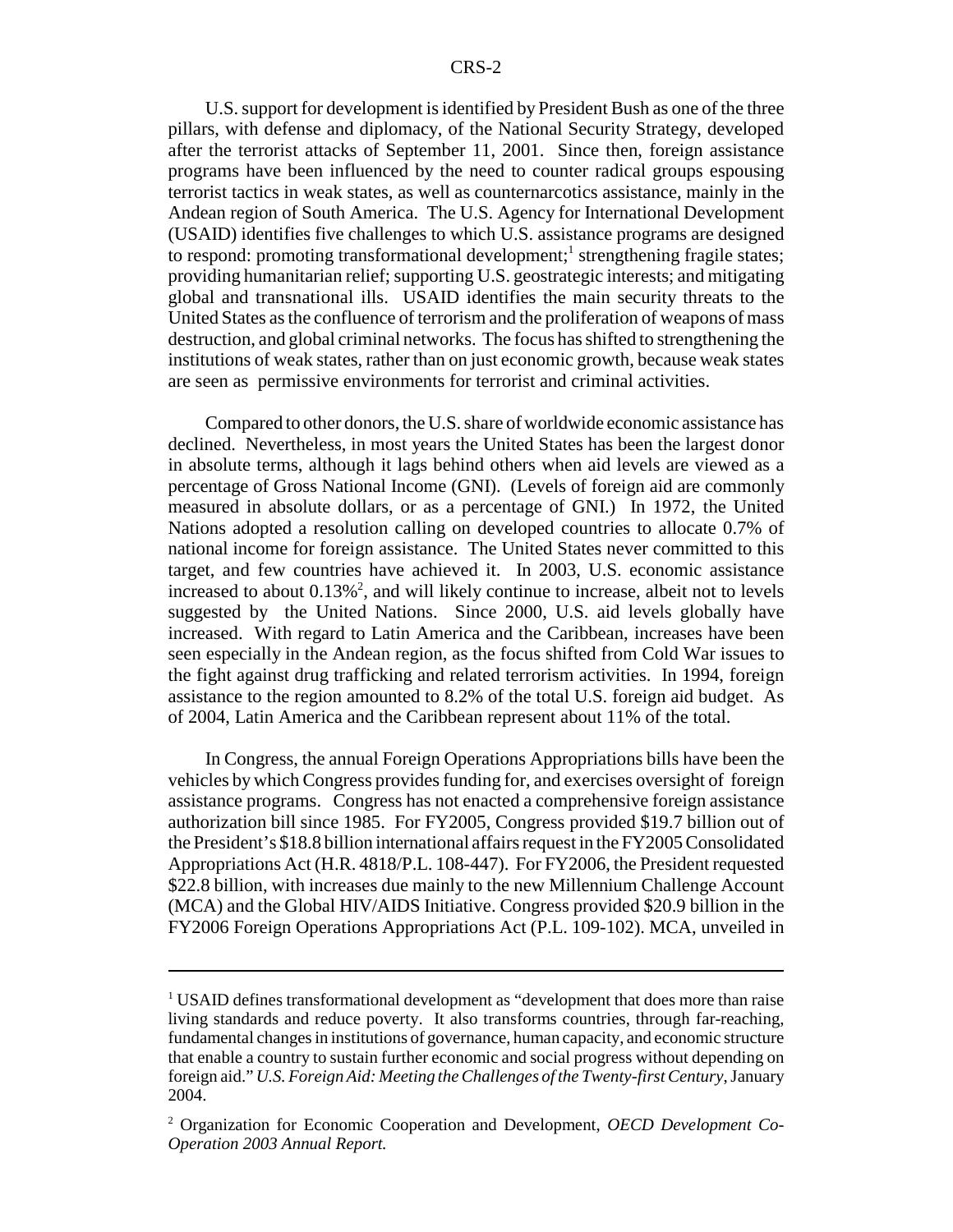2002, links U.S. assistance with good governance and measures of performance of recipient nations. The President has proposed increasing assistance through MCA from the nearly \$10 billion currently spent on official development assistance to \$15 billion by 2006.<sup>3</sup> However, the FY2006 request was \$3 billion. The MCA program, if fully funded, represents one of the few marked increases in U.S. foreign assistance since the Marshall Plan after World War II, and the Alliance for Progress in Latin America during the 1960s. For FY2005, Congress appropriated \$1.5 billion for MCA.

# **Assistance by Subregion**

For FY2005, U.S. assistance to Latin America and the Caribbean is estimated at about \$1.8 billion. The largest portion, \$947 million, was allocated to the Andean countries of Bolivia, Colombia, Peru, Ecuador, and Venezuela, and represented 53% of regional assistance. Another \$270 million, or 17%, was allocated to Mexico and Central America, while the Caribbean would receive \$370 million, or 21%, largely reflecting hurricane and flood assistance. Brazil and the Southern Cone of South America received an estimated \$52 million, or 3%. The United States also maintains aid programs of a regional nature, such as trade capacity building, and migration and refugee assistance, that totaled an estimated \$110 million, or 6%, in FY2005.





<sup>3</sup> For more information on the Millennium Challenge Account, see CRS Report RL31687, *The Millennium Challenge Account: Congressional Considerations of a New Foreign Aid Initiative*, by Larry Nowels.

\$ U.S. Millions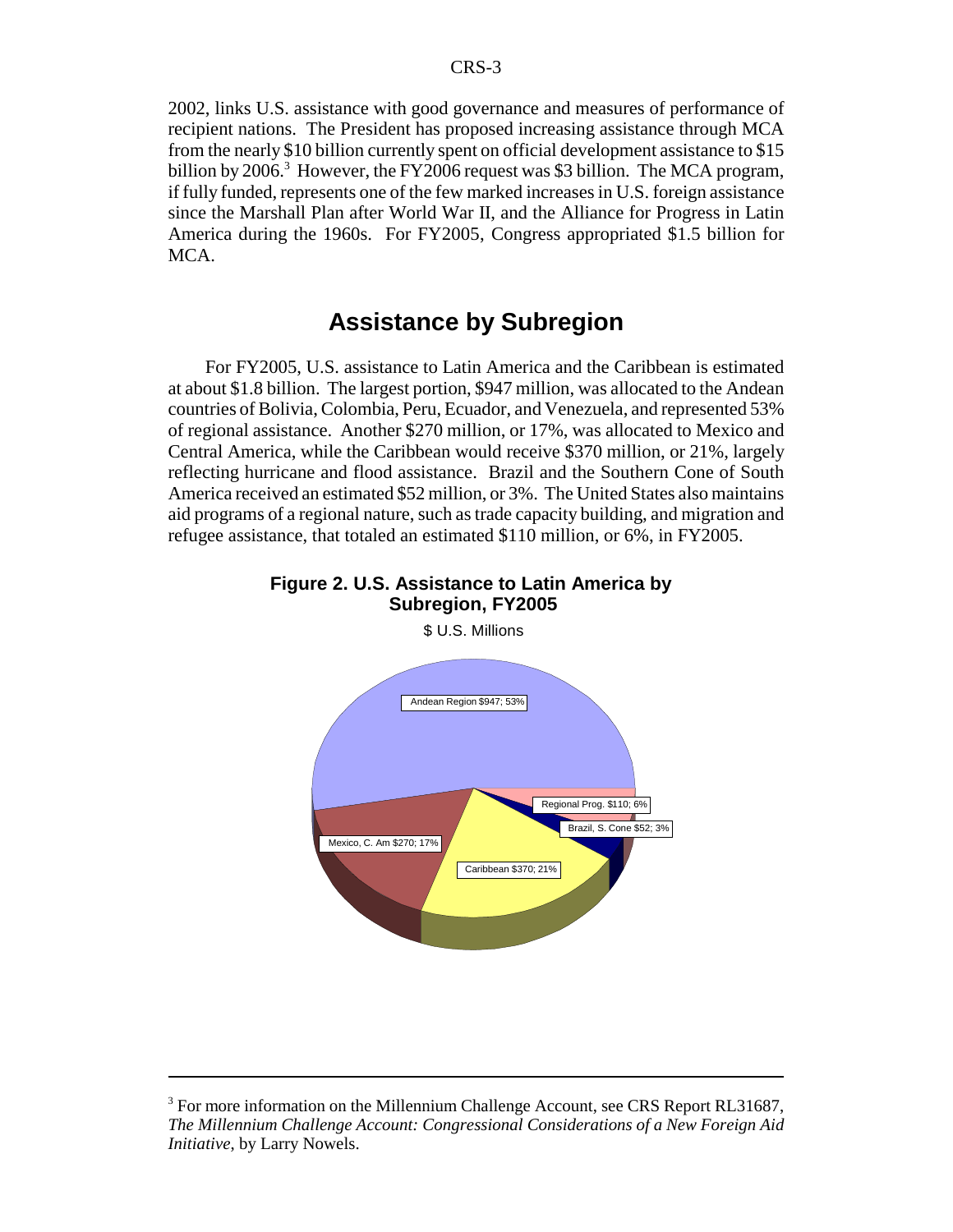### **South America**

The largest recipients of U.S. foreign assistance in South America are the Andean nations of Colombia, Bolivia, and Peru, where most of the world's cocaine originates. These nations receive funding from the Andean Counterdrug Initiative (ACI), military assistance such as Foreign Military Financing (FMF) and International Military Education and Training (IMET), as well as bilateral economic assistance in the form of Development Assistance, Child Survival and Health, and Economic Support Funds. The Andean countries of Venezuela and Ecuador, and the non-Andean nations of Brazil and Panama also receive ACI funds but to a smaller degree than Colombia, Bolivia and Peru. U.S. assistance to Argentina, Brazil, Chile, Uruguay, and Paraguay totaled \$52 million in FY2005. Requested amounts for these five countries for FY2006 totaled \$45 million.<sup>4</sup> By contrast, U.S. assistance to the

Andean region totaled \$946.9 million in FY2005, and \$957.8 million requested for FY2006.

**The Andean Region.** The area is generally known for its rugged terrain, from Peru's Pacific coastline to the Andes mountain range that traverses Peru, Bolivia, Colombia and Ecuador, to Amazonian basin regions marked by tropical rainforests. The region has large indigenous communities, high levels of poverty, and a history of political unrest. U.S. assistance to the Andean region has focused on narcotics trafficking since 2000, when Congress approved \$1.3 billion in support of Plan Colombia. The United States had supported counternarcotics issues in the Andes prior to 2000, but the levels of funding were far less.







Funding for the Andean Counterdrug Initiative (ACI) amounted to \$725 million in FY2005. The region also receives economic assistance funds. Bolivia and Peru are major recipients of Development Assistance, Child Survival and Health Funds, and food aid. Ecuador and Peru receive sizeable amounts of Economic Support Funds. The Peace Corps maintains programs in Bolivia, Ecuador, Panama, and Peru. While Colombia is a major recipient of ACI funds, it does not receive any economic

<sup>&</sup>lt;sup>4</sup> Brazil receives assistance from the Andean Counterdrug Initiative because it shares a 1,000 mile border with Colombia even though Brazil is not considered an Andean country. This included \$8.9 million in FY2005, and a requested amount of \$6 million for FY2006.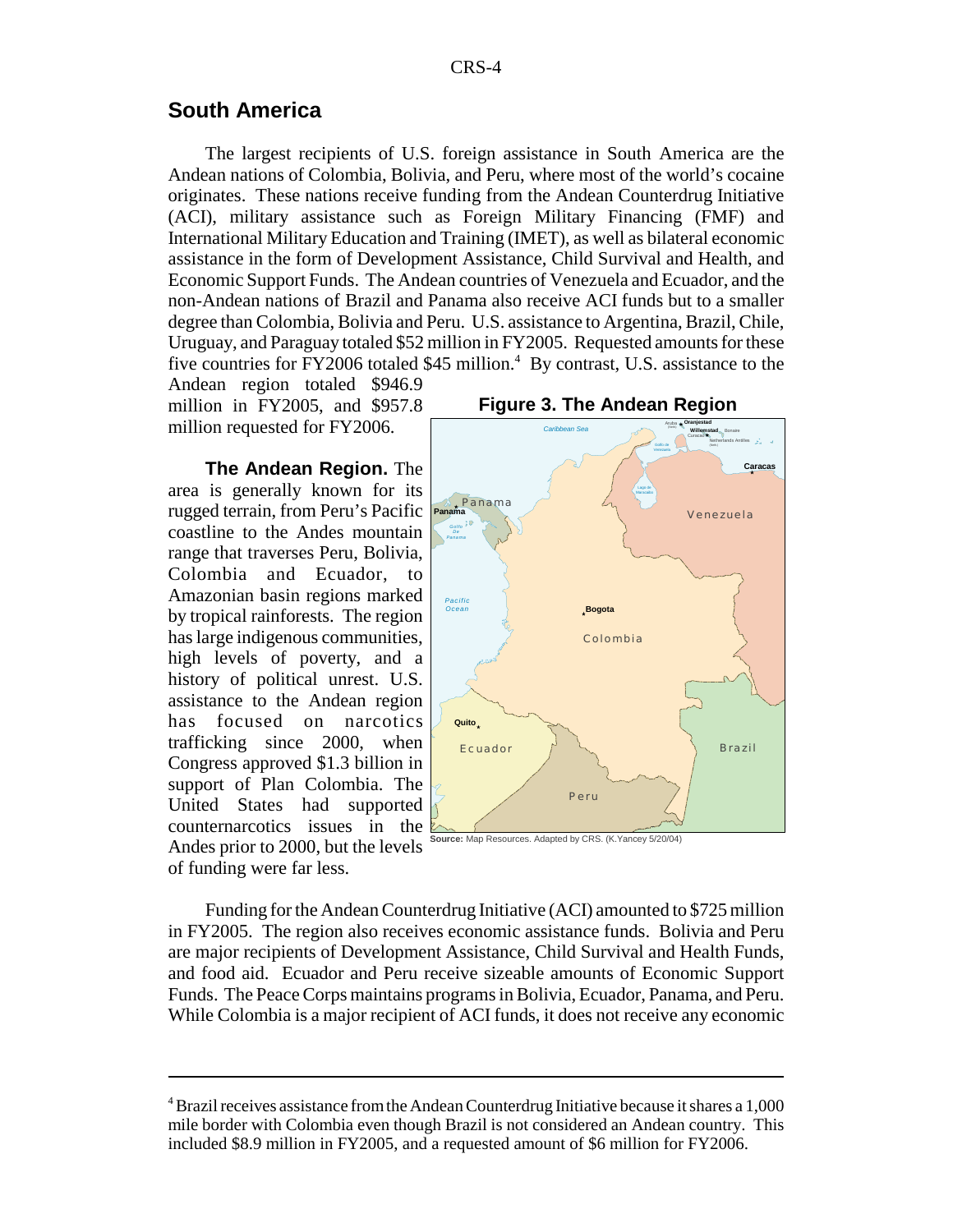assistance, although portions of ACI funds are transferred to USAID for alternative development and institution-building programs.

*Andean Counterdrug Initiative.* The Andean Counterdrug Initiative (ACI) is the centerpiece of U.S. policy toward Colombia and the Andean region. It seeks to curb narcotics production and trafficking, and to promote democracy and economic development, which it is believed will strengthen regional security. Colombia, Peru, and Bolivia produce virtually all of the world's cocaine, and Colombia has been a source of increasing amounts of high quality heroin destined for the United States. The two leftist guerrilla organizations and a rightist paramilitary organization operating in Colombia profit from the drug trade. All three — the Revolutionary Armed Forces of Colombia (FARC), the National Liberation Army (ELN), and the United Self-Defense Forces of Colombia (AUC) — have been designated foreign terrorist organizations by the State Department. The FARC and AUC have also been designated as Significant Foreign Narcotics Traffickers under the Foreign Narcotics Kingpin Designation Act (P.L. 106-120).

The United States has made a significant commitment of funds and material support to help the region fight drug trafficking. Congress passed legislation providing \$1.3 billion in assistance for FY2000 (P.L. 106-246), and has provided a total of \$5.4 billion from FY2000 through FY2005 in both State Department and Defense Department counternarcotics accounts. Since 2002, Congress has granted expanded authority to use counternarcotics funds for a unified campaign to fight both drug trafficking and terrorist organizations in Colombia. ACI funding for FY2005 was estimated at \$725 million. The region received an estimated \$103 million in FY2005 in Foreign Military Financing (FMF) funds, most of which were allocated for Colombia. Most of ACI request was for programs in Colombia (\$463 million) where 80% of the world's cocaine is produced. Peru (\$115 million) and Bolivia (\$90 million) are also major recipients. Ecuador was allocated to receive \$26 million in FY2005 funds, Brazil \$8.9 million, Venezuela \$3 million, and Panama \$6 million. In addition, Congress provided \$1 million each to Guatemala and Nicaragua.

For FY2006, the Administration proposed spending a total of \$734.5 million, with Colombia receiving the same amount as in the previous year and neighboring countries receiving cuts. Bolivia would receive \$80 million, Peru \$97 million, Brazil \$6 million, Ecuador \$20 million, Venezuela \$3 million, and Panama \$4.5 million. Other ACI requests included an increase, to \$21 million, for the Air Bridge Denial Program, and \$40 million for a new Critical Flight Safety Program, which would upgrade and refurbish aging aircraft used for eradication programs. Congress appropriated \$734.5 million for ACI but allocated the funds differently from the request. Colombia would receive \$469.5 million, Peru \$108 million, and Venezuela \$2.3 million. The remaining countries would receive the Administration request. For the Air Bridge Denial program, Congress provided \$14 million instead of the requested \$21 million. The Critical Flight Safety program would receive \$30 million instead of \$40 million.

Congress has debated a number of issues relating to the Andean Counterdrug Initiative. These include continuing allegations of human rights abuses; the expansion of U.S. assistance for counterterrorism and infrastructure protection; the health and environmental consequences of aerial fumigation for drug control; the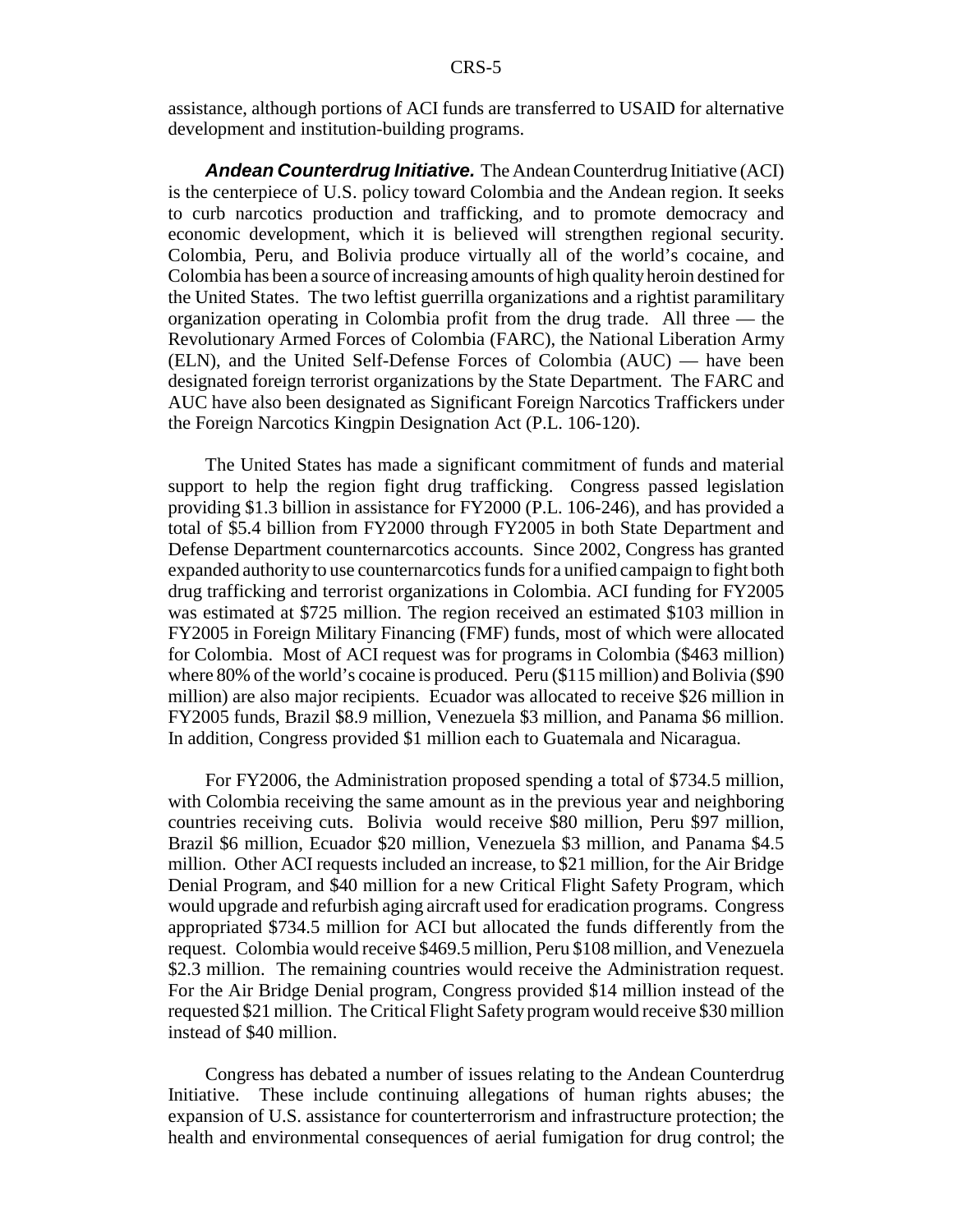progress of alternative development to replace drug crops with licit crops; judicial reform and rule of law programs; the level of risk to U.S. personnel in Colombia and the continued captivity of three American hostages held by the FARC. Because Plan Colombia is a six-year plan, Congress has been reviewing its progress in light of consideration of continued U.S. assistance after 2005. Further, the Bush Administration requested, and Congress approved in the FY2005 National Defense Authorization Act (S. 2400/P.L. 108-375), increasing the number of both U.S. military and civilian contractors that can be deployed to Colombia in support of Plan Colombia. Previously Congress imposed caps of 400 each for military and civilian contractors. The new provision raises the caps to 800 for military personnel and 600 for civilian contractors.

ACI also funds the controversial Air Bridge Denial Program that is currently operational in Colombia, and temporarily suspended in Peru, after an accidental shooting down of a civilian aircraft carrying U.S. missionaries in 2001. After the incident, in which two Americans died, the program in both countries was suspended until enhanced safeguards were developed. The program in Colombia resumed in August 2003. The program supports an aircraft fleet, pilot training, and logistical and intelligence support. It tracks aircraft suspected of being involved in drug trafficking, and forces them to land for inspection. If the aircraft is repeatedly unresponsive, it may be shot down, at the direction of the commander of the Colombian Air Force. The resumption of a program in Peru is still pending the development of safety enhancements.

For more information, see CRS Report RL32337, *Andean Counterdrug Initiative (ACI) and Related Funding Programs: FY2005 Assistance*, by Connie Veillette; CRS Report RL32250, *Colombia: Issues for Congress*, by Connie Veillette; and CRS Report RL32774, *Plan Colombia: A Progress Report*, by Connie Veillette.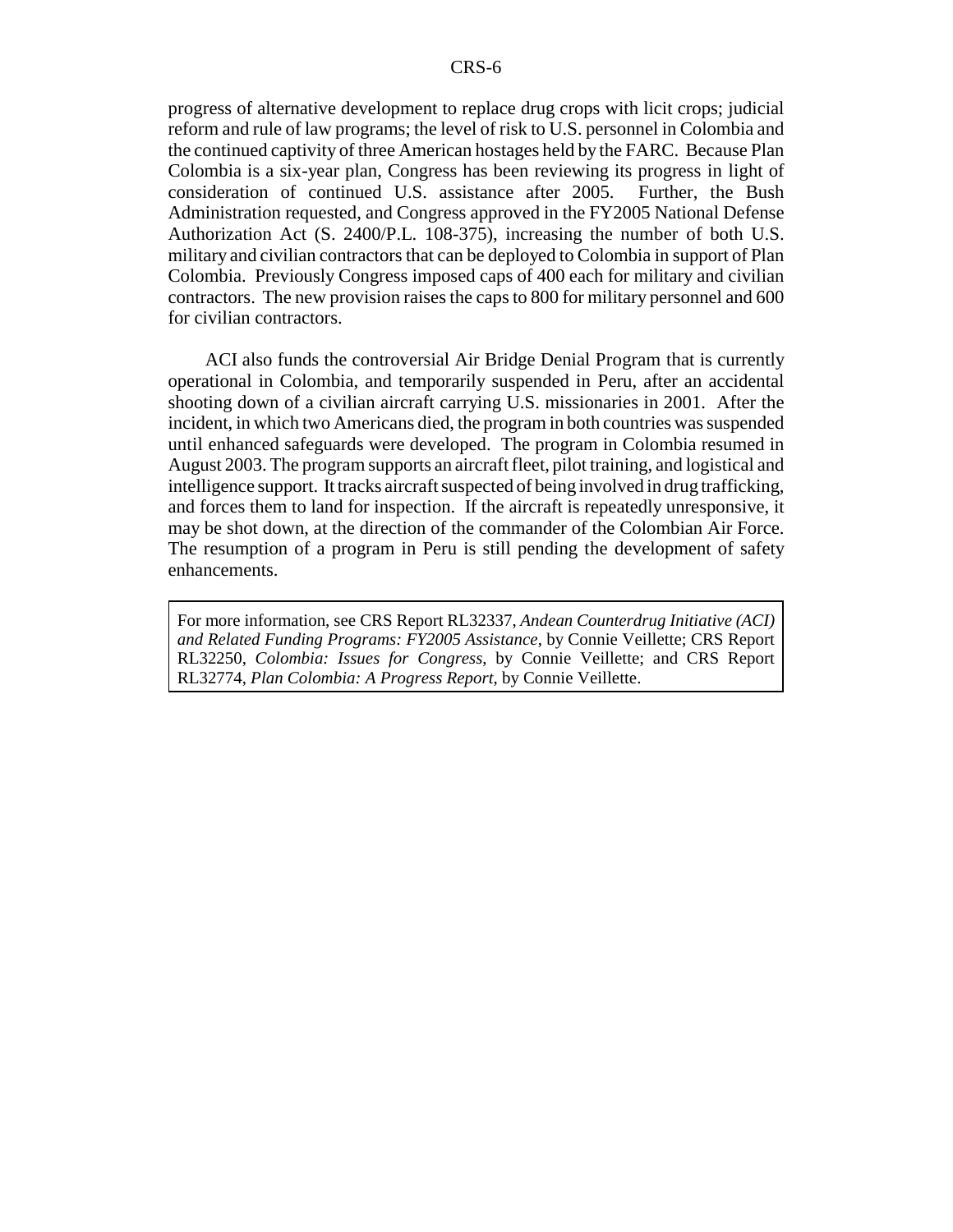# **Table 1. U.S. Foreign Assistance to the Andean Region FY2005 Estimates and FY2006 Funding Request**

| $($$ in millions)             |       |            |            |               |             |            |            |              |              |
|-------------------------------|-------|------------|------------|---------------|-------------|------------|------------|--------------|--------------|
| Country                       | DA    | <b>CSH</b> | <b>ESF</b> | <b>PL 480</b> | <b>IMET</b> | <b>ACI</b> | <b>FMF</b> | <b>Other</b> | <b>Total</b> |
| <b>Bolivia</b>                |       |            |            |               |             |            |            |              |              |
| FY2005                        | 11.82 | 16.40      | 7.94       | 16.80         | .80         | 90.27      | 1.98       | 3.06         | 149.07       |
| FY2006 Req.                   | 14.54 | 14.89      | 8.00       | 24.66         | .80         | 80.00      | 1.80       | 2.93         | 147.62       |
| Colombia                      |       |            |            |               |             |            |            |              |              |
| FY2005                        |       |            |            |               | 1.70        | 462.77     | 99.20      | 4.12         | 567.79       |
| FY2006 Req.                   |       |            |            |               | 1.70        | 463.00     | 90.00      | 4.12         | 558.82       |
| Ecuador                       |       |            |            |               |             |            |            |              |              |
| FY2005                        | 6.69  | .15        | 12.90      |               | .30         | 25.79      | .99        | 3.13         | 49.95        |
| FY2006 Req.                   | 7.43  |            | 7.00       |               | .05         | 20.00      | .75        | 3.04         | 38.27        |
| Peru                          |       |            |            |               |             |            |            |              |              |
| FY2005                        | 11.63 | 13.89      | 7.94       | 12.92         | .30         | 115.37     | .99        | 2.43         | 165.47       |
| FY2006 Req.                   | 15.35 | 11.95      | 8.00       | 13.25         | .05         | 97.00      | .30        | 2.65         | 148.55       |
| Venezuela                     |       |            |            |               |             |            |            |              |              |
| FY2005                        |       |            | .50        |               |             | 2.98       |            |              | 3.48         |
| FY2006 Req.                   |       |            | .50        |               |             | 3.00       |            |              | 3.50         |
| Air Bridge                    |       |            |            |               |             |            |            |              |              |
| FY2005                        |       |            |            |               |             | 11.11      |            |              | 11.11        |
| FY2006 Req.                   |       |            |            |               |             | 21.00      |            |              | 21.00        |
| <b>Critical Flight Safety</b> |       |            |            |               |             |            |            |              |              |
| FY2005                        |       |            |            |               |             |            |            |              |              |
| FY2006 Req.                   |       |            |            |               |             | 40.00      |            |              | 40.00        |
| <b>Total - FY2005</b>         | 30.14 | 30.44      | 29.28      | 29.72         | 3.10        | 708.29     | 103.16     | 12.74        | 946.87       |
| Total - FY2006                | 37.32 | 26.84      | 23.50      | 37.91         | 2.60        | 724.00     | 92.85      | 12.74        | 957.76       |

**Source:** Figures are drawn from Congressional Budget Justification, Foreign Operations, Summary Tables, Fiscal Year 2006, U.S. Department of State. Prepared by CRS, March 25, 2005.

**Note:** Excludes \$8.9 million for Brazil and \$5.9 million for Panama in FY2005. Both receive ACI funding because they share borders with Colombia, although neither is considered an Andean nation. The total for FY2006 also excludes \$6 million for Brazil and \$4.5 million for Panama. "Other" includes Non-proliferation, Anti-terrorism, De-mining and Related Programs (NADR) and Peace Corps.

DA - Development Assistance

CSH - Child Survival and Health

ESF - Economic Support Funds

PL 480 - emergency food aid

IMET - International Military Education and Training

ACI - Andean Counterdrug Initiative

FMF - Foreign Military Financing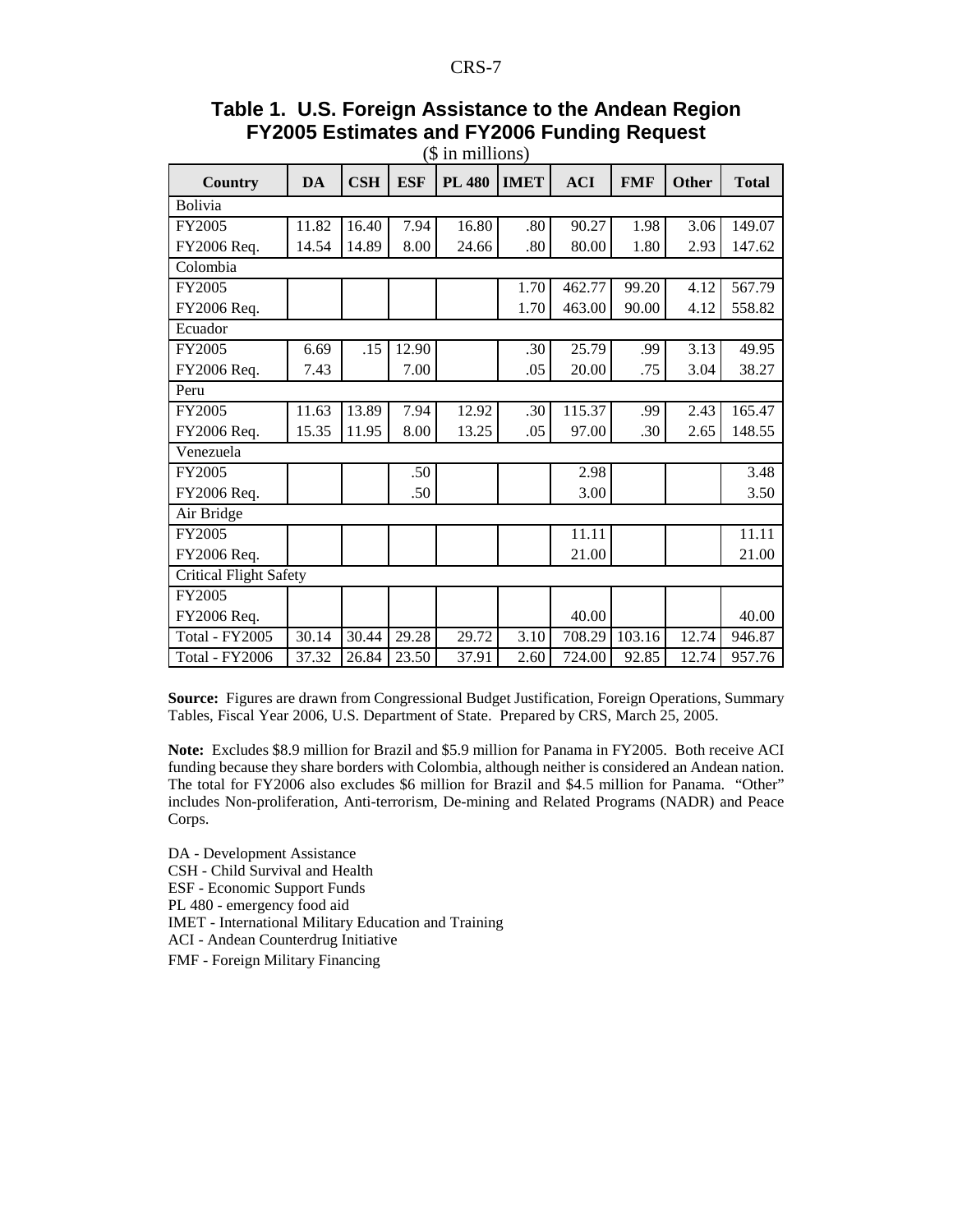**Brazil and The Southern Cone.** The countries of Brazil, Argentina, Chile, Paraguay, and Uruguay are considered middle- income countries and therefore receive lower levels of assistance. The area received \$52 million in FY2005, while nearly \$45 million was requested for FY2006. Most of this funding goes to Brazil for Development Assistance and Child Survival and Health, and Paraguay for Development Assistance, Child Survival and Health, and Economic Support Funds. The Peace Corps maintains a program in Paraguay. As mentioned earlier, Brazil receives ACI funding because it shares a long border with Colombia. The focus in Brazil is on generating sustainable economic growth and addressing extensive poverty and social inequality. Nearly one-third of Brazilians live below the international poverty line.<sup>5</sup> With regard to health issues, nearly 60% of all HIV/AIDS cases in South America are in Brazil, while the country also ranks high in malaria and tuberculosis cases. Another area of focus is environmental degradation, particularly in the Amazon region, where deforestation is a problem. Paraguay, the region's second largest recipient of aid, has suffered multiple years of stagnant growth and a large external debt. U.S. programs focus on economic growth, reproductive health, the environment, and democracy.



**Figure 4. South America**

**Source:** Map Resources. Adapted by CRS. (K.Yancey 4/20/04)

<sup>&</sup>lt;sup>5</sup> The World Bank defines the international poverty line as U.S. \$1 and \$2 per day in 1993 Purchasing Power Parity (PPP), which adjusts for differences in the price of goods and services between countries. The \$1 per day level is generally used for the least developed countries, such as in Africa, while the \$2 per day level is used for middle income countries such as in Latin America.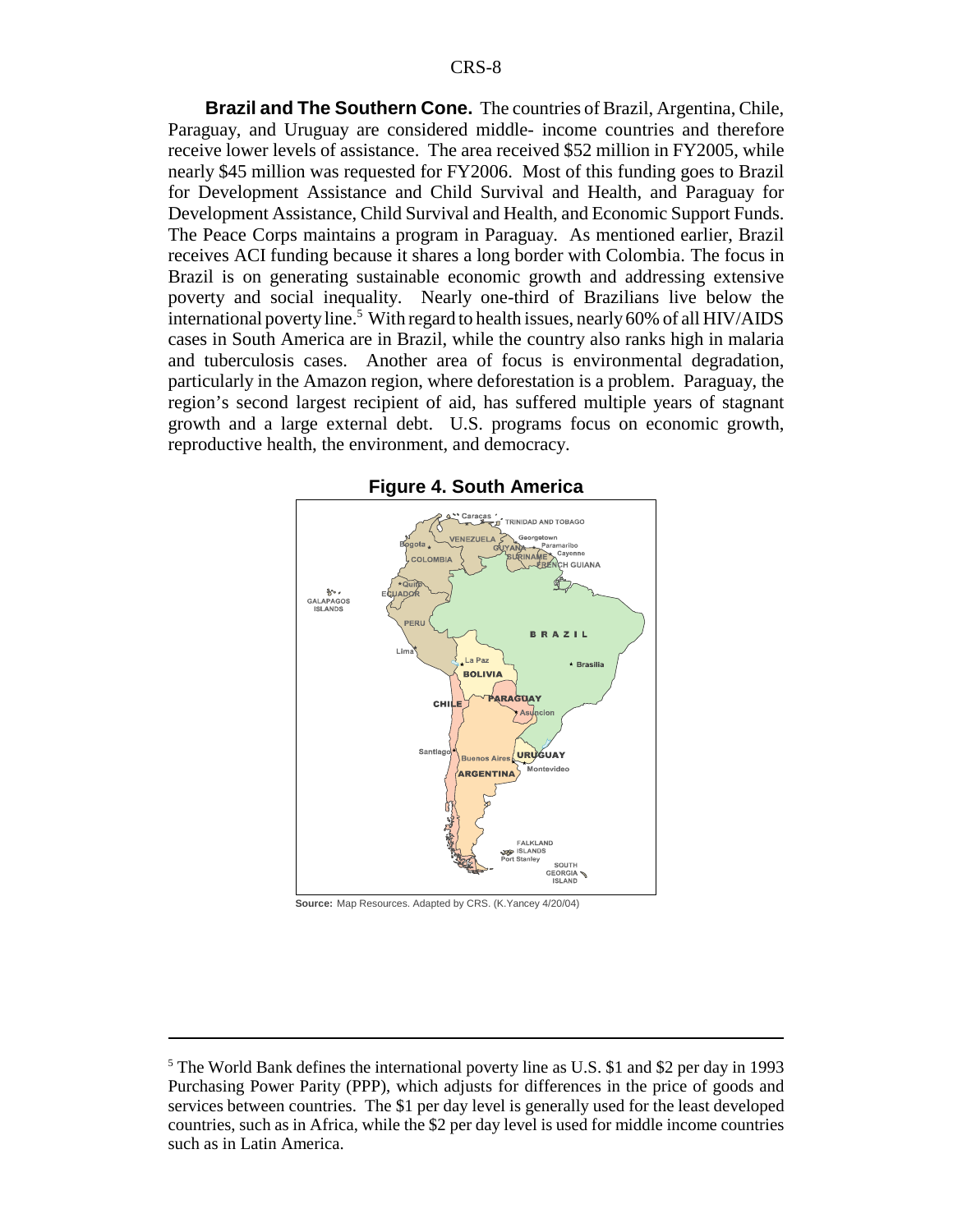# **Table 2. U.S. Foreign Assistance to Brazil & the Southern Cone FY2005 Estimates and FY2006 Request**

(\$ in millions)

| Country             | <b>DA</b> | <b>CSH</b> | <b>ESF</b> | <b>ACI</b> | <b>FMF</b> | <b>IMET</b> | Other | <b>Total</b> |
|---------------------|-----------|------------|------------|------------|------------|-------------|-------|--------------|
| Argentina           |           |            |            |            |            |             |       |              |
| FY2005              |           |            |            |            | .99        | .83         | .05   | 1.87         |
| FY2006 Req.         |           |            |            |            | 1.00       | 1.10        | .10   | 2.20         |
| <b>Brazil</b>       |           |            |            |            |            |             |       |              |
| FY2005 <sup>a</sup> | 7.98      | 9.32       |            | 8.93       |            |             | .05   | 26.28        |
| FY2006 Req.         | 7.13      | 9.19       | .75        | 6.00       |            | .05         | .08   | 23.20        |
| Chile               |           |            |            |            |            |             |       |              |
| FY2005              |           |            |            |            | .50        | .60         |       | 1.10         |
| FY2006 Req.         |           |            |            |            | .75        | .60         |       | 1.35         |
| Paraguay            |           |            |            |            |            |             |       |              |
| FY2005              | 3.79      | 2.00       | 2.98       |            |            | .25         | 3.07  | 12.09        |
| FY2006 Req.         | 6.79      | 1.48       | 2.55       |            |            | .05         | 2.92  | 13.79        |
| Uruguay             |           |            |            |            |            |             |       |              |
| FY2005              |           |            |            |            | .40        | .15         |       | .55          |
| FY2006 Req.         |           |            |            |            | .15        | .05         |       | .20          |
| Amazon Env.         |           |            |            |            |            |             |       |              |
| FY2005              | 8.00      |            |            |            |            |             |       | 8.00         |
| FY2006 Req.         |           |            |            |            |            |             |       |              |
| S. Am. Reg.         |           |            |            |            |            |             |       |              |
| FY2005              | 2.04      |            |            |            |            |             |       | 2.04         |
| FY2006 Req.         | 2.30      | 1.35       |            |            |            |             |       | 3.65         |
| Triborder           |           |            |            |            |            |             |       |              |
| FY2005              |           |            |            |            |            |             | .50   | .50          |
| FY2006 Req.         |           |            |            |            |            |             | .50   | .50          |
| <b>Total - 2005</b> | 21.81     | 11.32      | 2.98       | 8.93       | 1.89       | 1.83        | 3.67  | 52.43        |
| <b>Total - 2006</b> | 16.22     | 12.02      | 3.30       | 6.00       | 1.90       | 1.85        | 3.60  | 44.89        |

**Source:** Figures are drawn from Congressional Budget Justification, Foreign Operations, Summary Tables, Fiscal Year 2006 U.S. Department of State. Table prepared by CRS, March 28, 2005. "Other" includes Non-proliferation, Anti-terrorism, De-mining and Related Programs (NADR) and Peace Corps.

a. Brazil receives ACI funding because it shares a 1,000 mile border with Colombia, although it is not considered an Andean nation.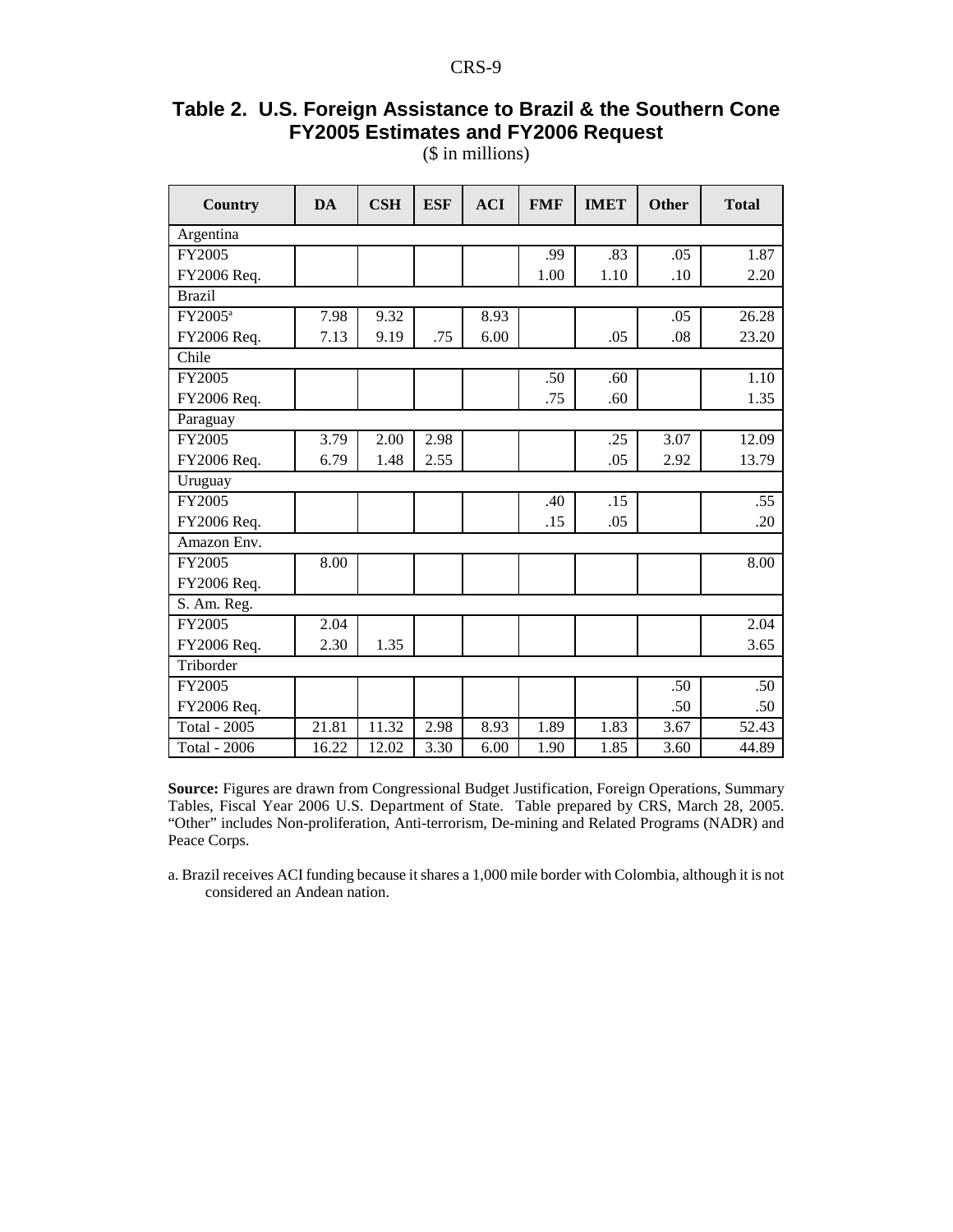

SourceMap Resources. Adapted by CRS. (K.Yancey 4/18/04)

#### **Mexico and Central America**

**Mexico.** Although Mexico has a stronger bilateral relationship with the United States than any other country in Latin America, it is a middle-income nation that has not been a traditional recipient of U.S. foreign assistance. With the entry into force of the North American Free trade Agreement (NAFTA) in 1994, Mexico became the United States' second largest trading partner in 1999. Burgeoning trade ties coincided with the election of new administrations in both countries in 2000 to produce greater U.S.-Mexico cooperation in the areas of counter-narcotics, immigration, law enforcement, and trade. Although foreign aid allocations to Mexico totaled \$31 million in FY2001, the Administration estimated spending nearly \$74 million in FY2005. This increase is primarily the result of a large rise in counternarcotics (INCLE) funding, which rose from a \$12 million allocation in FY2003 to a request for \$40 million in FY2005, used since 2001 to improve Mexico's interdiction capacity, surveillance, and intelligence capabilities. Mexico also receives a small amount of International Military Education and Training (IMET) funds for military training, as well as economic assistance to promote growth, accountable governance and rule of law, infectious disease prevention and control, and educational exchange and scholarships. For FY2006, the Administration requested \$30 million in counter-narcotics funding, and Congress provided \$40 million. The Administration also requested about \$36 million in DA, CSH, ESF, FMF, and IMET funds.

**Central America.** Central America is a region comprised of seven small countries with limited populations and economic resources. Although Panama and Belize are on the Central American isthmus and receive small amounts of U.S. aid, their distinctive histories distinguish them from the five core countries — Guatemala, El Salvador, Honduras, Nicaragua, and Costa Rica — generally referred to as "Central America." Belize is considered a Caribbean nation because of its history and linkages with the English-speaking Caribbean. Panama has a history of extensive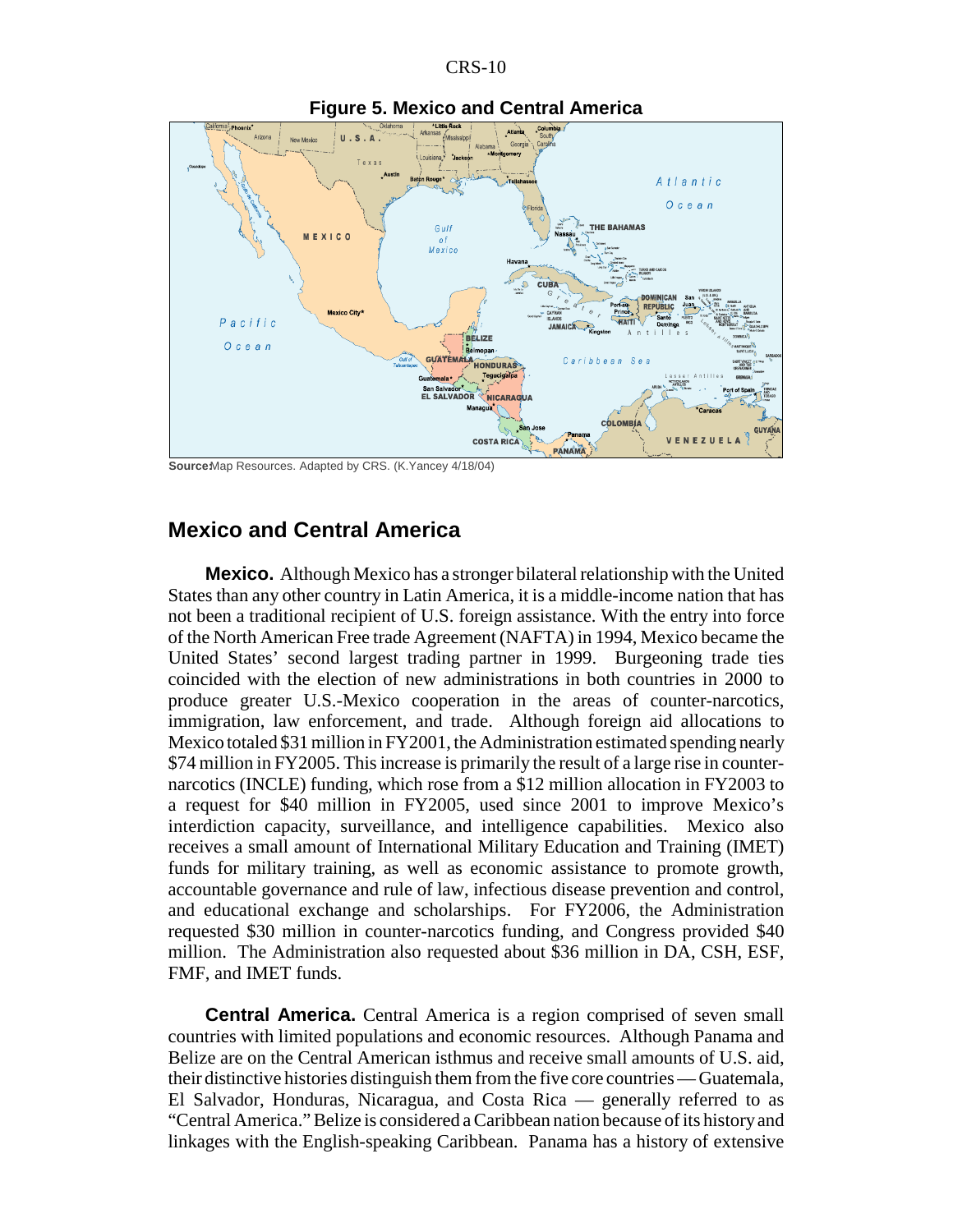economic linkages with the United States because of the Panama Canal. Among the five core Central American countries, Costa Rica enjoys a long history of stable democracy and a per capita income that is 10 times greater than that of Nicaragua. The other four countries, although posting significant democratic and economic improvements in the 1990s, are still recovering from decades of civil war and trying to confront high levels of poverty and violent crime. Despite these differences, each of the countries in Central America is highly dependent on trade with the United States, and that trade is likely to increase significantly with implementation of the Central America Free Trade Agreement (CAFTA). Accordingly, the Central America Regional program, for which the Administration requested nearly \$14 million in FY2006, has focused on fostering regional trade integration, democracy programs, and immigration issues, organized crime (including gangs), and drug trafficking. The FY2005 Consolidated Appropriations Act (P.L. 108-447) provided that CSH and DA funding for Central America should not be less than what was provided in FY2004. A similar provision was included in the FY2006 Foreign Operations Appropriations Act (P.L. 109-102).

The major recipients of U.S. foreign assistance in Central America include El Salvador, Guatemala, Honduras, and Nicaragua. These nations receive substantial amounts of Development Assistance (DA) to fund trade capacity-building, justice sector reform, and other democracy programs. These programs are supplemented by Economic Support Fund (ESF) money in the case of Guatemala, Nicaragua, and Panama, and by a region-wide estimate of \$20 million for FY2005 for trade capacity building. All four countries continue to receive between \$6 million and \$11 million in Child Survival and Health (CSH) funds, which are especially focused on the prevention and treatment of HIV/AIDs and other infectious diseases. They also receive between \$7 million and \$21 million in Development Assistance. As a result of extreme rural poverty and recent natural disasters, each has also been eligible at times for P.L. 480 emergency food assistance. Possessing high levels of poverty and unsustainable levels of foreign debt, Honduras and Nicaragua have additionally qualified for debt-relief under the Highly Indebted Poor Country (HIPC) initiative. In 2004, Nicaragua and Honduras were selected as countries eligible to receive grants from the new Millennium Challenge Account.

Finally, the United States provides small amounts of IMET funding to El Salvador, Guatemala, Honduras and Nicaragua so that both civilian and military leaders can participate in professional training programs. On March 24, 2005, the United States announced that it was releasing \$3.2 million of Military Assistance Program (MAP) funds, a program later supplanted by the FMF program, to Guatemala that had been withheld since 1990 because of human rights concerns. However, the FY2006 Foreign Operations Appropriations Act (P.L. 109-102) maintained a prohibition on FMF funding. El Salvador is the only country in Latin America that has sent troops to Iraq. It is also home to one of the three counternarcotics Forward Operating Locations (FOLs) in the region, and a newly created International Law Enforcement Academy. The FY2006 request of \$13 million in Foreign Military Financing for El Salvador was substantially higher than the \$1.5 million allocated in FY2005. For FY2006, Congress provided \$40 million in Development Assistance and Economic Support Funds to fund trade capacity building programs for labor and the environment for CAFTA-DR countries.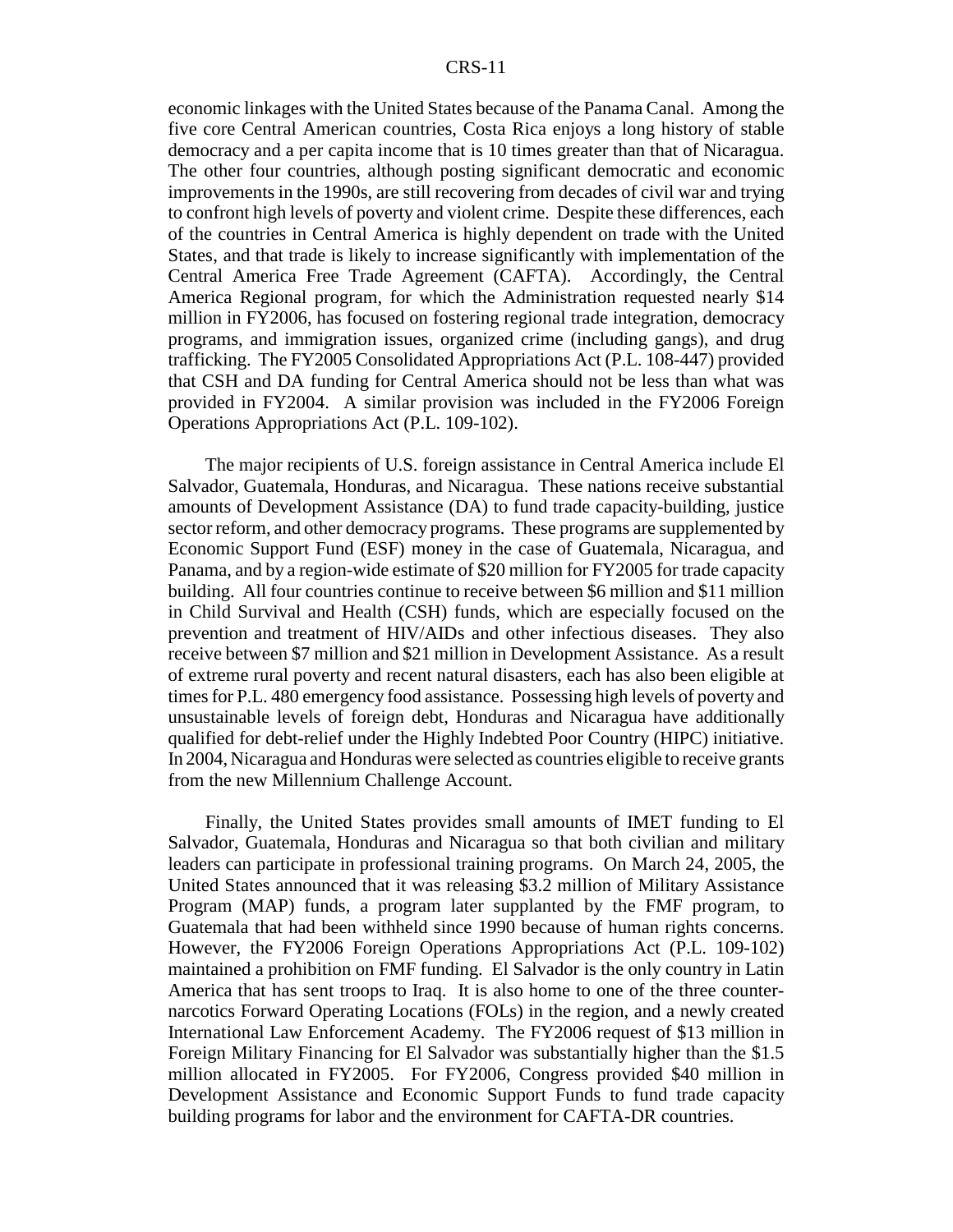For more information, see CRS Report RL32724, *Mexico-U.S. Relations: Issues for the 109th Congress*, by K. Larry Storrs; CRS Report RL32322, *Central America and the Dominican Republic in the Context of the U.S.-Central America Free Trade Agreement (CAFTA)*, by K. Larry Storrs; CRS Report RL30981, *Panama: Political and Economic Conditions and U.S. Relations*, by Mark Sullivan; CRS Report RS21655, *El Salvador: Political and Economic Conditions and Relations with the United States*, by Clare Ribando; CRS Report RS21103, *Honduras: Political and Economic Situation and U.S. Relations*, by Mark Sullivan, CRS Report RL32124; *Guatemala: Political Conditions, Elections and Human Rights*, by Maureen Taft-Morales; and CRS Report RS21943, *Costa Rica: Background and U.S. Relations*, by Connie Veillette.

# **Table 3. Mexico and the Central America FY2005 Funding Estimates and FY2006 Funding Request**

(\$ in millions)

| <b>Country</b>           | DA     | $\mathbf{CSH}$ | <b>ESF</b> | <b>PL 480</b> | <b>IMET</b> | <b>INCLE</b> | <b>FMF</b> | <b>Other</b> | <b>Total</b> |  |
|--------------------------|--------|----------------|------------|---------------|-------------|--------------|------------|--------------|--------------|--|
| Mexico                   |        |                |            |               |             |              |            |              |              |  |
| FY2005                   | 14.89  | 3.23           | 13.39      |               | 1.25        | 39.68        |            | 1.24         | 73.68        |  |
| FY2006 Req.              | 16.21  | 3.23           | 11.50      |               | 1.10        | 30.00        | 2.50       | 1.75         | 66.29        |  |
| Costa Rica               |        |                |            |               |             |              |            |              |              |  |
| FY2005                   |        |                |            |               |             |              |            | 1.73         | 1.73         |  |
| FY2006 Req.              |        |                |            |               | .05         |              |            | 1.63         | 1.68         |  |
| El Salvador              |        |                |            |               |             |              |            |              |              |  |
| FY2005                   | 27.19  | 7.38           |            |               | 1.60        |              | 1.49       | 2.58         | 40.24        |  |
| FY2006 Req.              | 18.89  | 6.47           |            |               | 1.60        |              | 13.00      | 2.56         | 42.52        |  |
| Guatemala                |        |                |            |               |             |              |            |              |              |  |
| FY2005                   | 10.90  | 11.60          | 5.95       | 18.03         | .35         | .99          |            | 3.73         | 51.55        |  |
| FY2006 Req.              | 9.66   | 9.90           | 4.00       | 16.31         | .40         | 2.50         | .50        | 3.59         | 46.86        |  |
| Honduras                 |        |                |            |               |             |              |            |              |              |  |
| FY2005                   | 21.61  | 13.34          |            | 14.01         | 1.10        |              | .99        | 4.04         | 55.09        |  |
| FY2006 Req.              | 19.93  | 10.85          |            | 14.19         | 1.10        |              | 1.00       | 3.83         | 50.90        |  |
| Nicaragua                |        |                |            |               |             |              |            |              |              |  |
| FY2005                   | 26.80  | 7.81           | 3.47       | 8.99          | .60         | .99          | .50        | 2.91         | 52.07        |  |
| FY2006 Req.              | 21.31  | 5.98           | 1.88       | 12.23         | .60         |              | .75        | 2.45         | 45.20        |  |
| Panama                   |        |                |            |               |             |              |            |              |              |  |
| FY2005 <sup>a</sup>      | 5.18   |                | 2.98       |               | .60         | 5.95         | .99        | 2.88         | 18.58        |  |
| FY2006 Req.              | 6.60   |                | 2.00       |               | .60         | 4.50         | 1.10       | 2.62         | 17.42        |  |
| Central America Regional |        |                |            |               |             |              |            |              |              |  |
| FY2005                   | 12.55  | 5.68           |            |               |             |              |            |              | 18.23        |  |
| FY2006 Req.              | 8.01   | 5.84           |            |               |             |              |            |              | 13.85        |  |
| <b>Total - FY2005</b>    | 119.12 | 49.04          | 25.79      | 41.03         | 5.50        | 47.61        | 3.97       | 19.11        | 311.17       |  |
| <b>Total - FY2006</b>    | 100.61 | 42.27          | 19.38      | 42.73         | 5.45        | 37.00        | 18.85      | 18.43        | 284.72       |  |

**Source:** Figures are drawn from Congressional Budget Justification, Foreign Operations, Summary Tables, Fiscal Year 2006, U.S. Department of State. Table prepared by CRS, March 29, 2005.

a. INCLE funding for Panama is from the Andean Counterdrug Initiative account. Panama shares a border with Colombia, although it is not considered an Andean nation.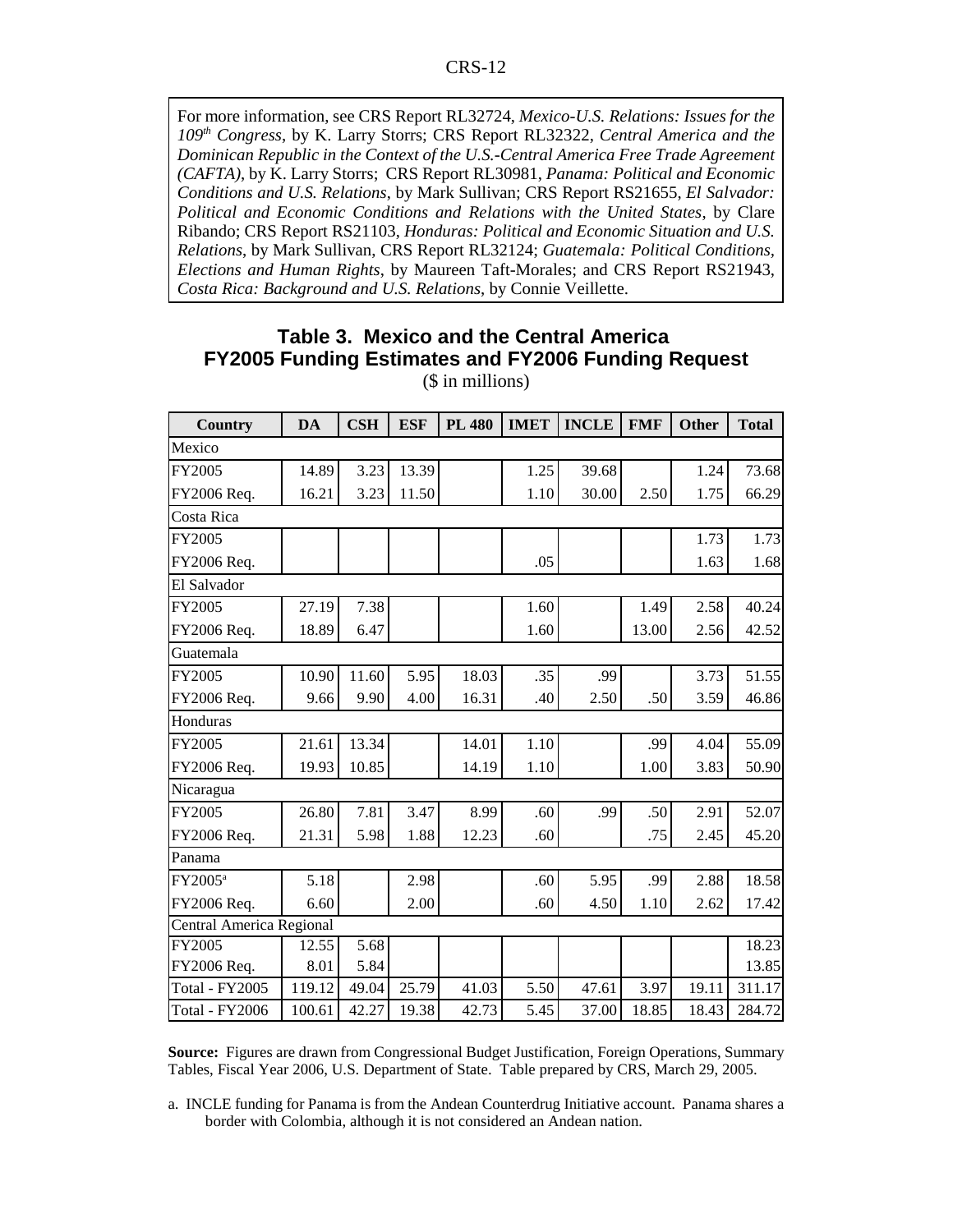# **Caribbean**

With some 34 million people and 16 independent nations sharing an African ethnic heritage, the Caribbean is a diverse region that includes some of the hemisphere's richest and poorest nations. In addition to the 13 island nations, the Caribbean region also includes two countries located on the northern coast of South America, Guyana and Suriname, and one country, Belize, located in Central America, that historically and culturally share similar backgrounds with the Caribbean.

The United States has provided considerable amounts of foreign assistance to the Caribbean over the past 25 years. U.S. assistance to the region in the 1980s amounted to about \$3.2 billion, with most concentrated in Jamaica, the Dominican Republic, and Haiti. An aid program for the Eastern Caribbean also provided considerable assistance, especially in the aftermath of the 1983 U.S.-led military intervention in Grenada. In the 1990s, U.S. assistance to Caribbean nations declined to about \$2 billion, or an annual average of \$205 million. Haiti was the largest recipient of assistance during this period, receiving about \$1.1 billion in assistance or 54% of the total. Jamaica was the second largest U.S. aid recipient in the 1990s, receiving about \$507 million, almost 25% of the total, while the Dominican Republic received about \$352 million, about 17% of the total. Eastern Caribbean nations received about \$178 million in assistance, almost 9% of the total. The bulk of U.S. assistance was economic assistance, including Development Assistance, Economic Support Funds, and P.L. 480 food aid. Military assistance to the region amounted to less than \$60 million during the 1990s.

Since FY2000, U.S. aid to the Caribbean region (including FY2005 aid estimates) has again increased, amounting to about \$1.2 billion, because of increased HIV/AIDS assistance to the region (especially to Guyana and Haiti), disaster and reconstruction assistance in the aftermath of several hurricanes and tropical storms in 2004, and increased support for the interim government in Haiti following the departure of President Jean-Bertrand Aristide from power. Haiti accounted for some 47% of assistance to the Caribbean region during this period. As in the 1990s, the bulk of assistance to the region consisted of economic assistance. With regard to hurricane disaster assistance, Congress appropriated \$100 million in October 2004 in emergency assistance for Caribbean nations (P.L. 108-324), with \$42 million for Grenada, \$38 million for Haiti, \$18 million for Jamaica, and \$2 million for other countries affected by the storms.

The FY2005 omnibus appropriations measure (P.L. 108-447, Division D) earmarked ESF assistance for several countries and programs in the Caribbean, including \$9 million for the Third Border Initiative, \$9 million for Cuba democracy programs, \$3 million for the Dominican Republic, and \$40 million for Haiti for judicial reform, police training, and national elections. The measure also earmarked \$20 million in Child Survival and Health funds and \$25 million in Development Assistance for Haiti.

For FY2006, the Bush Administration requested about \$316 million in assistance for the region, with \$196 million for Haiti, \$28 million for the Dominican Republic, \$27 million for Guyana, and \$19 million for Jamaica. Assistance to the seven small nations of the Eastern Caribbean (Antigua and Barbuda, Barbados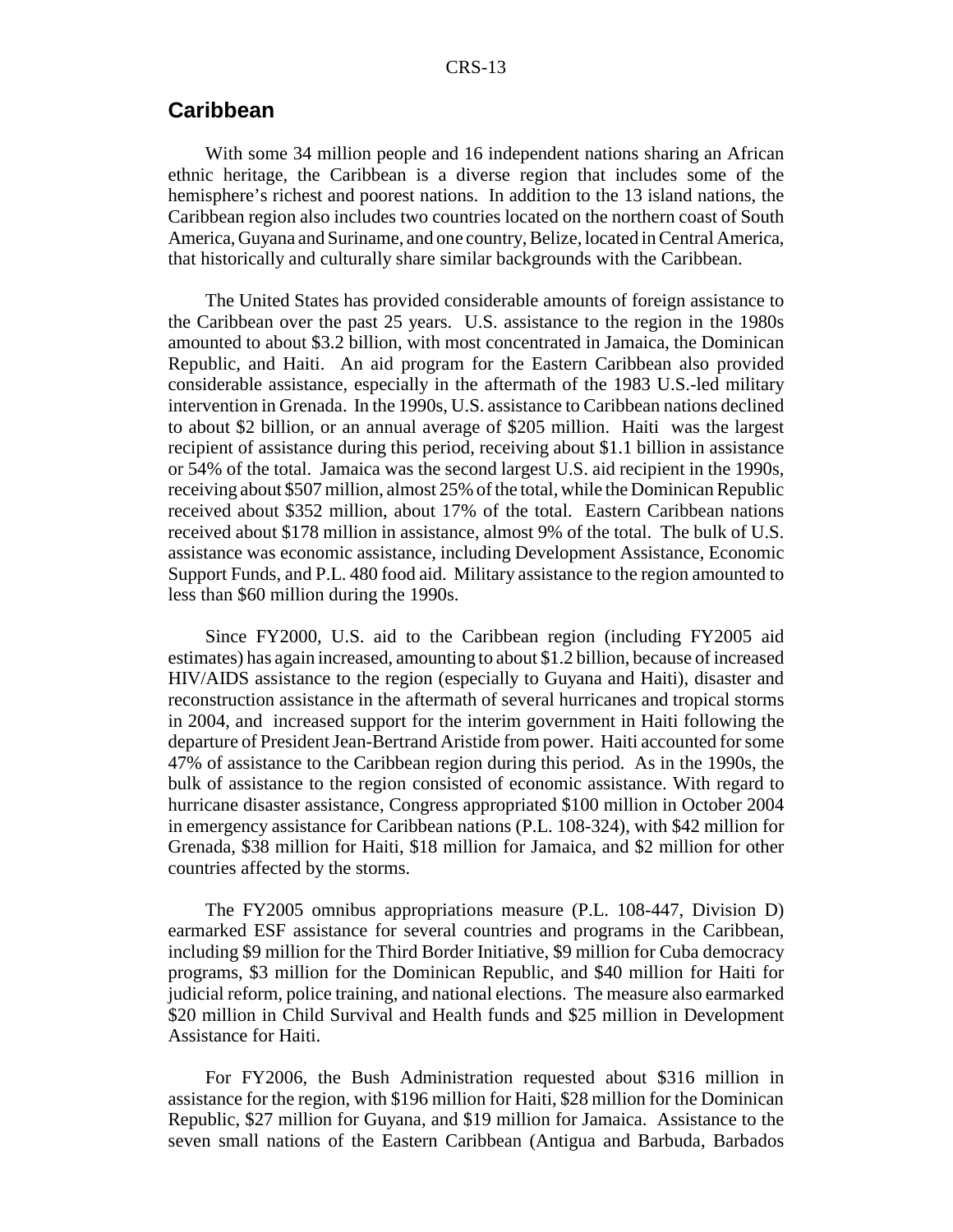Dominica, Grenada, St. Kitts and Nevis, St. Lucia, and St. Vincent and the Grenadines) would be provided through USAID's Caribbean Regional program, which also funds some region-wide projects; for FY2005, the Administration requested almost \$10 million for the regional program. The Eastern Caribbean would also receive almost \$5 million in military assistance and a Peace Corps program. The request of \$6 million for a "Third Border Initiative" (TBI) would fund regional projects for the 14-nation Caribbean Community (CARICOM) plus the Dominican Republic that focus on administration of justice; safety and security for the flow of people, goods, and services in the region; and disaster preparedness. The TBI program would also help support smaller economies move toward greater competitiveness and also support improvement in environmental management. Operation Enduring Friendship, a new military assistance program, would support efforts to increase maritime security in the region. For FY2006, the request would provide assistance to the Dominican Republic and Panama and to a lesser extent the Bahamas and Jamaica to help them improve maritime security.

Looking ahead to future years, several Caribbean nations are potential recipients for Millennium Challenge Account (MCA) assistance, an initiative to target foreign assistance to countries with strong records of performance in the areas of governance, economic policy, and investment in people. While Haiti and Guyana were potentially eligible for MCA funds in FY2004 (because their per capita income was below \$1,415) neither country was approved to participate. Guyana could be approved in future years, but Haiti would likely have difficulty meeting the criteria for MCA funding. (Also see "Millennium Challenge Account" below.)

For more information, see CRS Report RL32160, *Caribbean Region: Issues in U.S. Relations,* by Mark Sullivan, and CRS Report RL32001, *AIDS in the Caribbean and Central America*, by Mark Sullivan.

**Cuba.** Over the past several years, USAID has provided assistance to increase the flow of information on democracy, human rights, and free enterprise to Communist Cuba. The assistance has been part of the U.S. strategy of supporting the Cuban people while at the same time isolating the government of Fidel Castro through economic sanctions. USAID's Cuba program supports a variety of U.S. based nongovernmental organizations to promote rapid, peaceful transition to democracy, help develop civil society, and build solidarity with Cuba's human rights activists. These efforts are funded through Economic Support Funds (ESF) in the annual foreign operations appropriations bill. In FY2001, \$4.989 million was provided for various Cuba projects; \$5 million was provided in FY2002; \$6 million was provided in FY2003; and while almost \$7 million was appropriated in FY2004, ultimately the Administration provided the \$21.4 million to fund democracy-building activities recommended by the inter-agency Commission for Assistance to a Free Cuba. For FY2005, the Administration requested and Congress appropriated (P.L. 108-447, Division D) \$9 million to promote democratization, respect for human rights, and the development of a free market economy in Cuba.

For FY2006, the Administration requested \$15 million in ESF assistance for democracy activities for Cuba. The funds would support USAID-administered programs with democracy and human rights groups, focusing on those groups that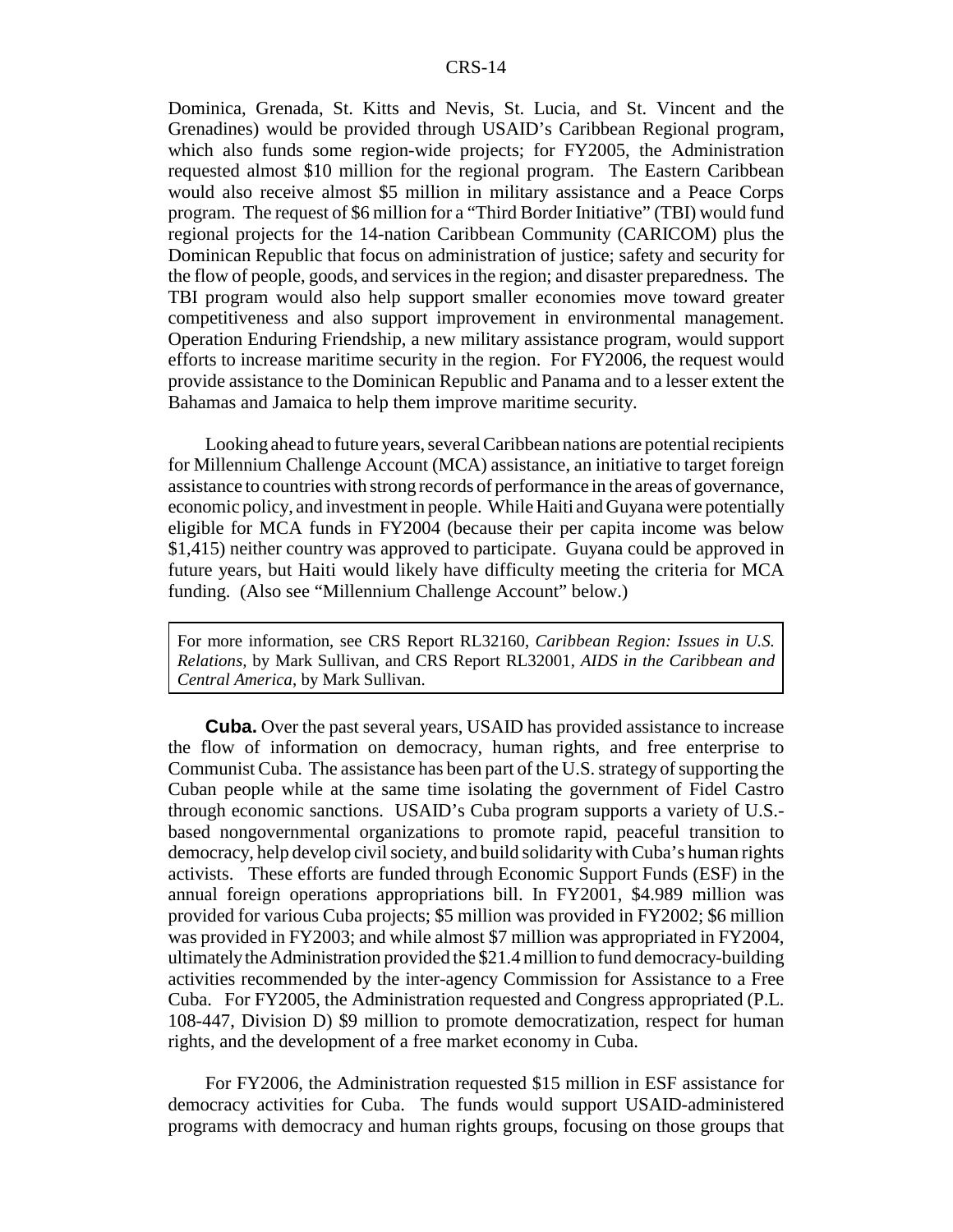disseminate information to the Cuban people and those that provide humanitarian assistance to victims of political repression and their families. USAID would also continue to work with third-country non-governmental organizations in Latin America and Europe to raise awareness of Cuban government repression.

In addition to funding through foreign operations appropriations, the United States provides democratization assistance for Cuba through the National Endowment for Democracy (NED), which is funded in annual State Department appropriations measures. Cuba funding through NED has steadily increased over the past several years. NED-funded democracy projects for Cuba amounted to \$765,000 in FY2001; \$841,000 in FY2002; \$1.143 million in FY2003; and \$1.149 million in FY2004.

For more information, see CRS Report RL32730, *Cuba: Issues for the 109<sup>th</sup> Congress*, by Mark Sullivan.

**Haiti.** Following a period of political discord and violence, President Jean-Bertrand Aristide resigned under disputed circumstances in February 2004, and an interim government was established. The United Nations authorized an international force, mainly composed of U.S. Marines, and French and Canadian police and military forces, to help restore order. This was subsequently replace by a U.N. peacekeeping force, the U.N. Stabilization Mission in Haiti (MINUSTAH) beginning in June 2004, with the objective of securing a stable and secure environment and advancing the rule of law. U.S. foreign aid to Haiti increased significantly in support of the interim Haitian government. Assistance increased from about \$72 million in FY2003 to \$132 million in FY2004, and an estimated \$163 million in FY2005. Because Haiti is a focus country under the President's Emergency Plan for AIDS Relief (PEPFAR), it has benefitted from increased assistance to combat HIV/AIDS. In FY2004, Haiti received about \$13 million in assistance under the Global HIV/AIDS Initiative (GHAI) account, while in FY2005 it received an estimated \$39 million. Haiti also received \$38 million in FY2005 disaster and reconstruction assistance following Tropical Storm Jeanne that killed some 3,000 Haitians in September 2004. For FY2005, Congress earmarked \$85 million for Haiti in FY2005 in the Consolidated Appropriations Act (P.L. 108-447) in Child Survival and Health assistance, Development Assistance, and Economic Support Funds.

For FY2006, the Administration requested \$196 million for Haiti, with \$50 million in ESF, \$47 million in GHAI assistance, \$32 million in food aid, and \$19 million for Child Survival and Health assistance. Congress earmarked some funds for Haiti, with other funding assumed to be at the requested levels. The FY2006 Foreign Operations Appropriations Act (P.L. 109-102) provided Haiti with \$20 million in CSH funds, \$50 million in ESF, \$15 million in counternarcotics funds, \$1 million in FMF, and \$215,000 for IMET.

Unlike previous years, the Administration did not requesting any Development Assistance funding for Haiti. Instead, the FY2006 request included \$30 million in Transitions Initiatives (TI) funding. Instead, Congress earmarked \$30 million of DA funds for this purpose. This account was proposed to provide funding to encourage stability, reform, and capacity development in fragile states. According to the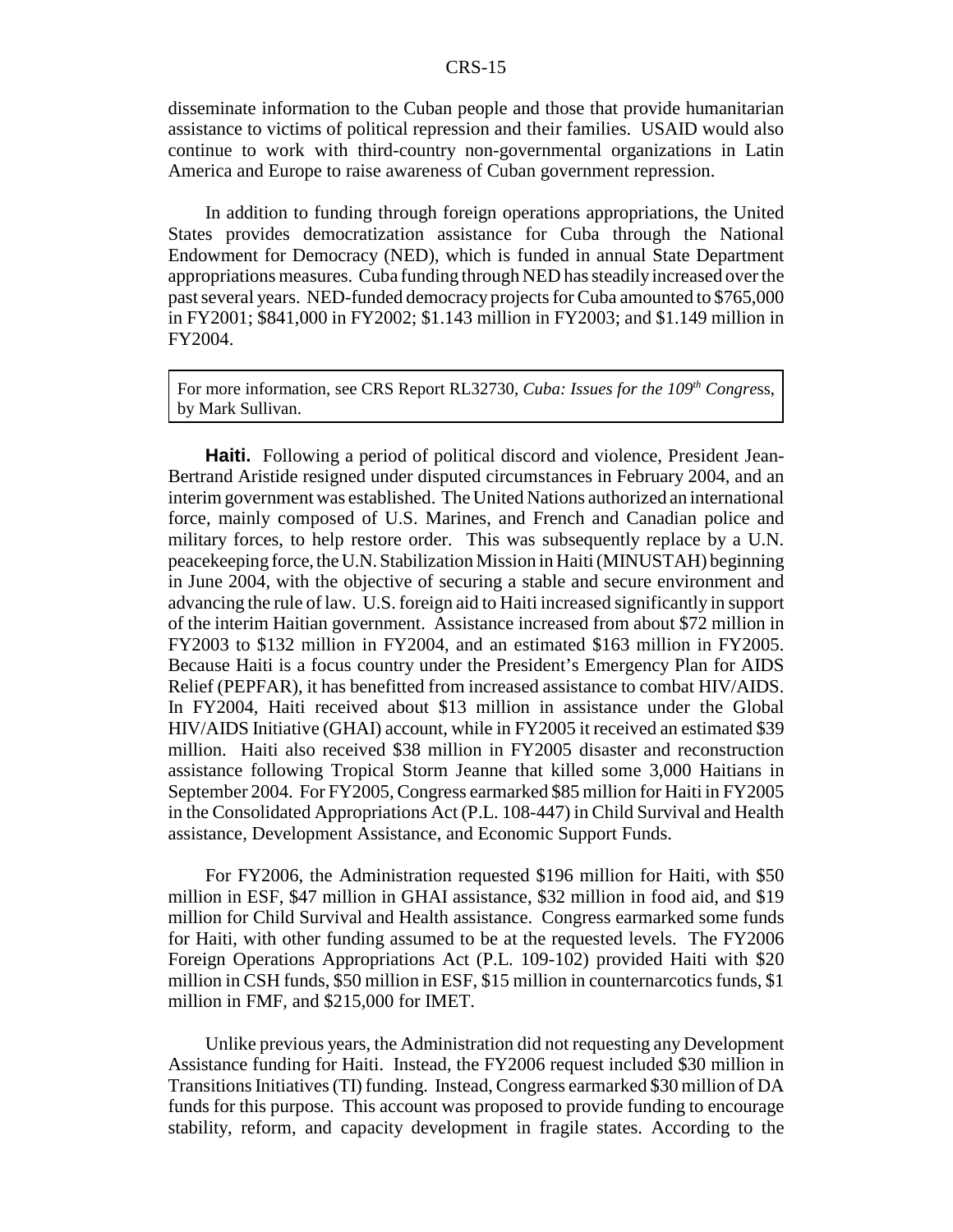Administration's request, the TI assistance would help restore and sustain a climate of peace and security, revitalize the Haitian economy, and improve conditions for democratic processes to take place, including free and fair elections.

# **Regional Programs**

The United States also provides assistance for programs that have a regional scope. The Latin America and Caribbean (LAC) program is the largest regional program and provides Child Survival and Health, Development Assistance, and Economic Support Funds for a number of purposes, such as justice and health-related programs. Funds will be used to strengthen democratic institutions and processes, improve education and health, and protect biodiversity and support new environmental technologies. Anti-Terrorism funding for the Western Hemisphere focuses mainly on Colombia, and the tri-border region of Argentina, Brazil and Paraguay. INCLE funding is also provided to the region centering on drug transit zones in Central America and the Caribbean.

For more information, see CRS Report RL32294, *Haiti: Developments and U.S. Policy Since 1991 and Current Congressional Concerns,* by Maureen Taft-Morales.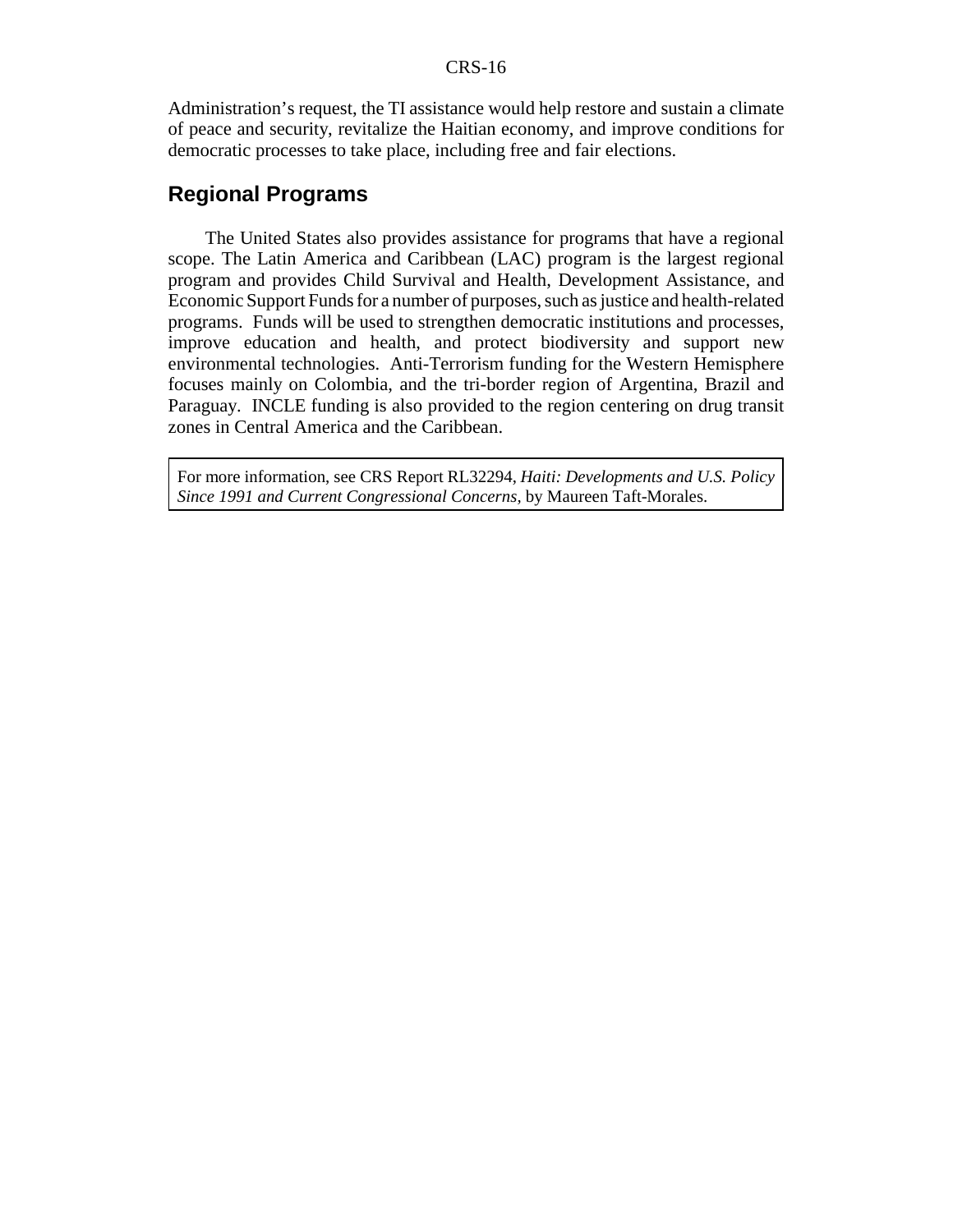|                                      |             |             |                 |             | (ф ні пішнопу) |             |              |            |              |              |
|--------------------------------------|-------------|-------------|-----------------|-------------|----------------|-------------|--------------|------------|--------------|--------------|
| <b>Country</b>                       | DA          |             | <b>CSH GHAI</b> | <b>ESF</b>  | <b>PL 480</b>  | <b>IMET</b> | <b>INCLE</b> | <b>FMF</b> | <b>Other</b> | <b>Total</b> |
| <b>Bahamas</b>                       |             |             |                 |             |                |             |              |            |              |              |
| FY2005 Est.                          |             |             |                 |             |                | .24         | .99          | .10        |              | 1.33         |
| FY2006 Req.                          |             |             |                 |             |                | .24         | .50          | .10        |              | .84          |
| <b>Belize</b>                        |             |             |                 |             |                |             |              |            |              |              |
| FY2005 Est.                          |             |             |                 |             |                | .20         |              | .20        | 1.72         | 2.12         |
| FY2006 Req.                          |             |             |                 |             |                | .20         |              | .20        | 1.69         | 2.09         |
| Cuba                                 |             |             |                 |             |                |             |              |            |              |              |
| FY2005 Est.                          |             |             |                 | 8.93        |                |             |              |            |              | 8.93         |
| FY2006 Req.                          |             |             |                 | 15.00       |                |             |              |            |              | 15.00        |
| Dominican Republic                   |             |             |                 |             |                |             |              |            |              |              |
| FY2005 Est.                          |             | 7.06 13.00  |                 | 2.98        |                | 1.10        |              | .99        | 3.36         | 29.09        |
| FY2006 Req.                          |             | 9.08 10.55  |                 | 3.00        |                | 1.10        |              | 1.00       | 3.35         | 28.08        |
| Guyana                               |             |             |                 |             |                |             |              |            |              |              |
| FY2005 Est.                          | 3.46        |             | 13.15           |             |                | .30         |              | .10        | 1.54         | 18.55        |
| FY2006 Req.                          | 3.94        |             | 21.36           |             |                | .30         |              | .10        | 1.52         | 27.22        |
| Haiti                                |             |             |                 |             |                |             |              |            |              |              |
| FY2005 Est.                          |             | 25.00 20.00 |                 | 39.37 39.68 | 37.70          | .15         |              | .30        | 1.39         | 163.59       |
| FY2006 Req.                          |             | 19.32       |                 | 47.00 50.00 | 32.53          | .22         | 15.00        | 1.00       | 31.41        | 196.48       |
| Jamaica                              |             |             |                 |             |                |             |              |            |              |              |
| FY2005 Est.                          | 12.88       | 4.56        |                 |             |                | .70         | 1.48         | .60        | 2.93         | 23.15        |
| FY2006 Req.                          | 10.91       | 3.29        |                 |             |                | .70         | 1.00         | .60        | 2.87         | 19.37        |
| Suriname                             |             |             |                 |             |                |             |              |            |              |              |
| FY2005 Est.                          |             |             |                 |             |                | .15         |              | .10        | 1.26         | 1.51         |
| FY2006 Req.                          |             |             |                 |             |                | .15         |              | .10        | 1.25         | 1.50         |
| Trinidad & Tobago                    |             |             |                 |             |                |             |              |            |              |              |
| FY2005 Est. <sup>a</sup>             |             |             |                 |             |                |             |              |            |              |              |
| FY2006 Req.                          |             |             |                 |             |                | .05         |              |            |              | .05          |
| Third Border Initiative              |             |             |                 |             |                |             |              |            |              |              |
| FY2005 Est.                          |             |             |                 | 8.93        |                |             |              |            |              | 8.93         |
| FY2006 Req.                          |             |             |                 | 6.00        |                |             |              |            |              | 6.00         |
| <b>Operation Enduring Friendship</b> |             |             |                 |             |                |             |              |            |              |              |
| FY2005 Est.                          |             |             |                 |             |                |             |              |            |              |              |
| FY2006 Req.                          |             |             |                 |             |                |             |              | 5.00       |              | 5.00         |
| Caribbean Region                     |             |             |                 |             |                |             |              |            |              |              |
| FY2005 Est.                          | 2.81        | 4.73        |                 |             |                |             |              |            | 100.00       | 107.54       |
| FY2006 Req.                          | 4.92        | 4.73        |                 |             |                |             |              |            |              | 9.65         |
| Eastern Caribbean                    |             |             |                 |             |                |             |              |            |              |              |
| FY2005 Est.                          |             |             |                 |             |                | .80         |              | .99        | 3.06         | 4.85         |
| FY2006 Req.                          |             |             |                 |             |                | .78         |              | 1.25       | 2.95         | 4.98         |
| Total - FY2005                       | 51.81 42.29 |             |                 | 52.52 60.52 | 37.70          | 3.64        | 2.47         | 3.38       | 115.26       | 369.59       |
| Total - FY2006                       |             | 28.85 37.89 |                 | 68.36 74.00 | 32.53          | 3.74        | 16.50        | 9.35       | 45.04        | 316.26       |

#### **Table 4. U.S. Foreign Assistance to the Caribbean FY2005 Estimates and FY2006 Requests** (\$ in millions)

**Source:** Figures are drawn from Congressional Budget Justification, Foreign Operations, Summary Tables, Fiscal Year 2006 U.S. Department of State. Table prepared by CRS, March 29, 2005. "Other" includes Peace Corps; \$100 million for Caribbean Regional assistance was for disaster assistance; and \$30 million for Haiti is for Transition Initiatives. Operation Enduring Friendship includes activities in Panama.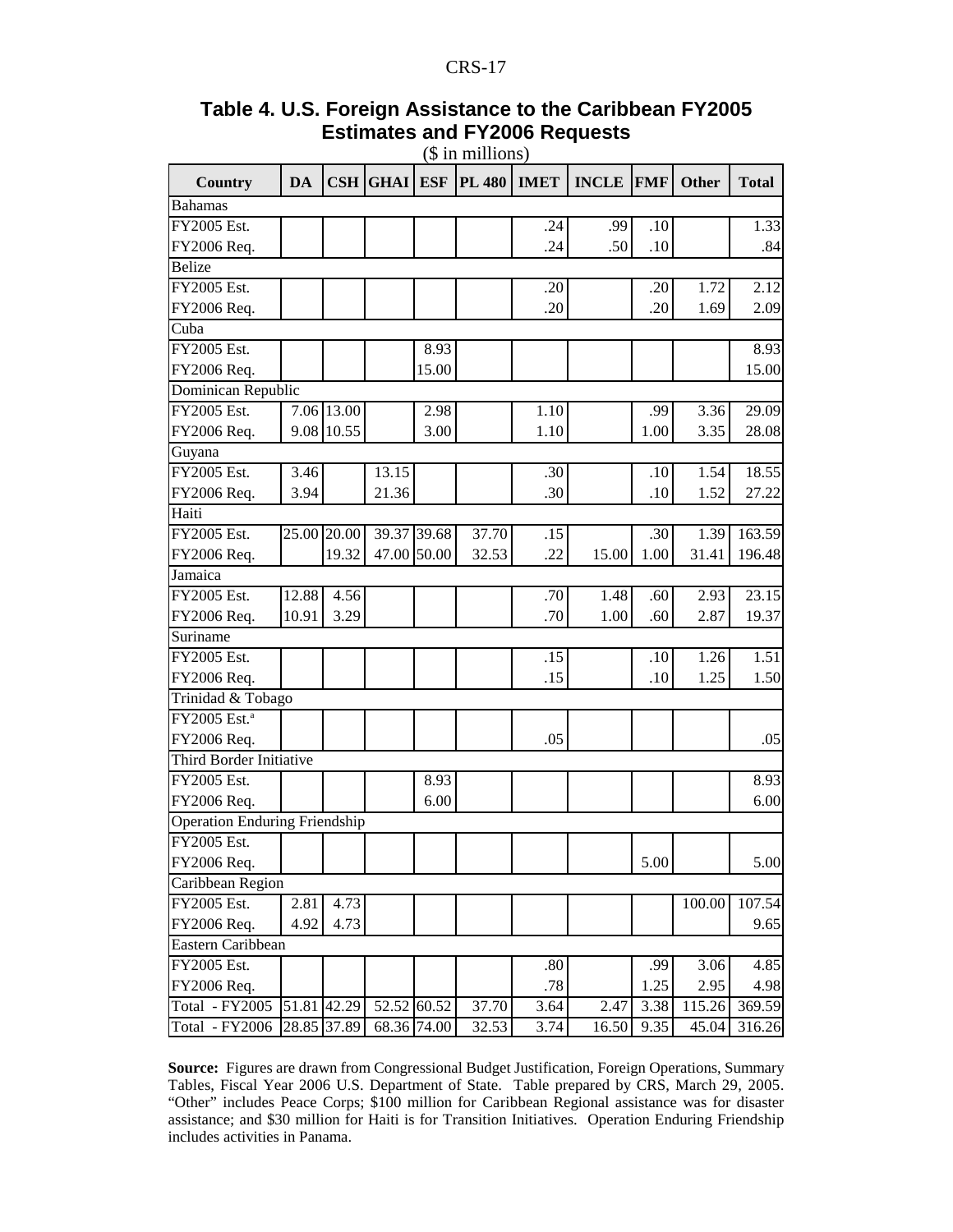# **Table 5. Western Hemisphere Regional Programs: FY2005 Estimates and FY2006 Request**

(\$ in millions)

| Program                                     | <b>Funding level</b> |
|---------------------------------------------|----------------------|
| Anti-Corruption (ESF)                       |                      |
| FY2005                                      | 2.98                 |
| FY2006                                      | 3.00                 |
| Anti-Terrorism Assistance                   |                      |
| FY2005                                      | 6.65                 |
| FY2006                                      | 5.31                 |
| Hemispheric Cooperation                     |                      |
| FY2005                                      |                      |
| FY2006                                      | 12.00                |
| Latin America/Caribbean Regional            |                      |
| FY2005                                      | 43.00                |
| FY2006                                      | 47.28                |
| Latin America Regional (INCLE)              |                      |
| FY2005                                      | 3.22                 |
| FY2006                                      | 2.00                 |
| Migration/Refugee Assistance                |                      |
| FY2005                                      | $\overline{2}3.03$   |
| FY2006                                      | 26.00                |
| <b>OAS</b> Demining                         |                      |
| FY2005                                      | 1.77                 |
| FY2006                                      | 1.60                 |
| <b>OAS</b> Development Assistance           |                      |
| FY2005                                      | 4.86                 |
| FY2006                                      | 5.23                 |
| <b>OAS Fund for Strengthening Democracy</b> |                      |
| FY2005                                      | 2.98                 |
| FY2006                                      | 2.50                 |
| Regional Security Fund (ESF)                |                      |
| FY2005                                      |                      |
| FY2006                                      | 1.50                 |
| Summit of the Americas Support              |                      |
| FY2005                                      | 1.49                 |
| FY2006                                      | 3.00                 |
| <b>Trade Capacity</b>                       |                      |
| FY2005                                      | 19.84                |
| FY2006                                      |                      |
| Western Hemisphere Regional (NADR)          |                      |
| FY2005                                      |                      |
| FY2006                                      | .05                  |
| <b>Total - FY2005</b>                       | 109.82               |
| Total - FY2006                              | 109.87               |

**Source:** Figures are drawn from Congressional Budget Justification, Foreign Operations, Summary Tables, Fiscal Year 2006 U.S. Department of State. Table prepared by CRS, March 25, 2005.

**Note:** The amount of ATA assistance in FY2005 includes \$3.0 million for Colombia and \$1 million for the tri-border region of Argentina, Brazil, and Paraguay.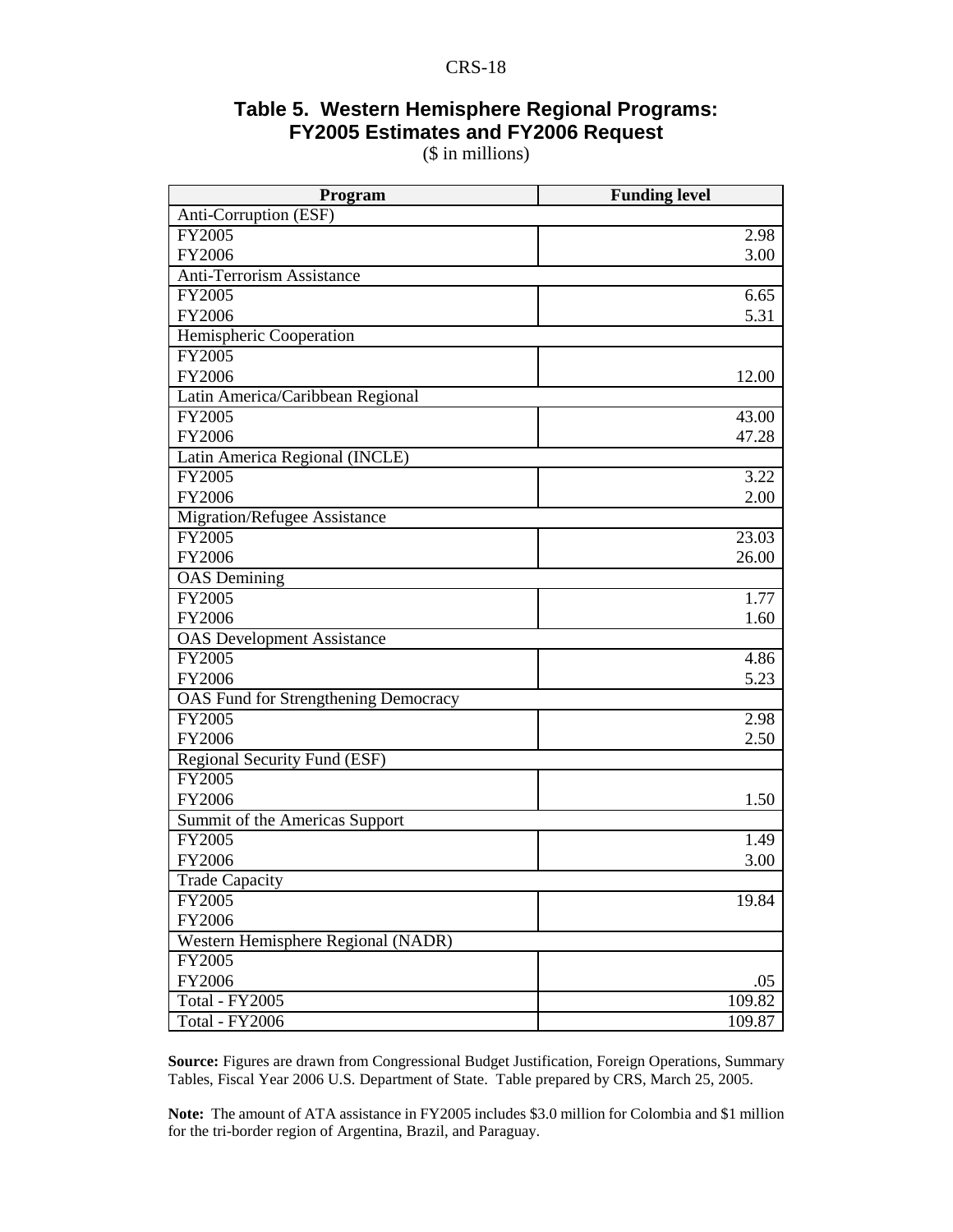# **Additional Issues for Congress**

# **Effectiveness of Programs**

Congressional debate on foreign aid issues has often focused on whether it is effective in reducing poverty, and promoting U.S. interests abroad. Critics argue that aid is often wasted on countries that do not responsibly use the assistance to promote the welfare of their citizens. Others argue that programs are often ill-designed in relation to their goals. Proponents of foreign aid argue that development is a long term process that must be consistently implemented to see results. Recent studies have noted a marked lack of progress in reducing global poverty, and question the correlation between levels of development assistance and program success.<sup>6</sup> Others argue that U.S. assistance, as currently structured, does not contribute as much to sustainable economic growth as does trade.<sup>7</sup> One of the reasons suggested to explain this perceived lack of success is that aid programs often have objectives other than pure development, such as national security, environmental or human rights considerations. Another reason often pointed to is the nature and extent of corruption in societies that have little history of transparency.

The newly created Millennium Challenge Account (MCA) seeks to address some of these concerns, in the view of the Bush Administration. The MCA links assistance to recipients' performance on a number of good governance and sound economic policy criteria. (See discussion below.) Proponents of the MCA view it as a way to reform foreign aid programs by rewarding good performers and by focusing on the objectives of poverty reduction, with limited consideration of strategic or political objectives. Critics raise concerns that by creating new aid programs, including the HIV/AIDS initiative, which will coexist with traditional aid programs, there will be a fragmentation of resources, and potentially a lack of coordination among the various entities administering the programs.<sup>8</sup>

Legislation has been introduced in both the House and the Senate to create a Social Investment and Economic Development Fund for the Americas (H.R. 953/S. 682) that would authorize an additional \$250 million in each fiscal year, from FY2006 through FY2010.

For more information, see CRS Report 98-916, *Foreign Aid: An Introductory Overview of U.S. Programs and Policy,* by Curt Tarnoff and Larry Nowels.

<sup>&</sup>lt;sup>6</sup> Paul Collier and David Dollar, "Aid Allocation and Poverty Reduction," The World Bank, January 1999; *Foreign Assistance in Focus: Emerging Trends*, InterAction, November 2003; and William Easterly, "The Failure of Development," *Financial Times*, July 3, 2001.

<sup>7</sup> Evan Osborne, "Rethinking Foreign Aid," *Cato Journal*, fall 2002.

<sup>8</sup> *Foreign Assistance in Focus: Emerging Trends*, InterAction, November 2003.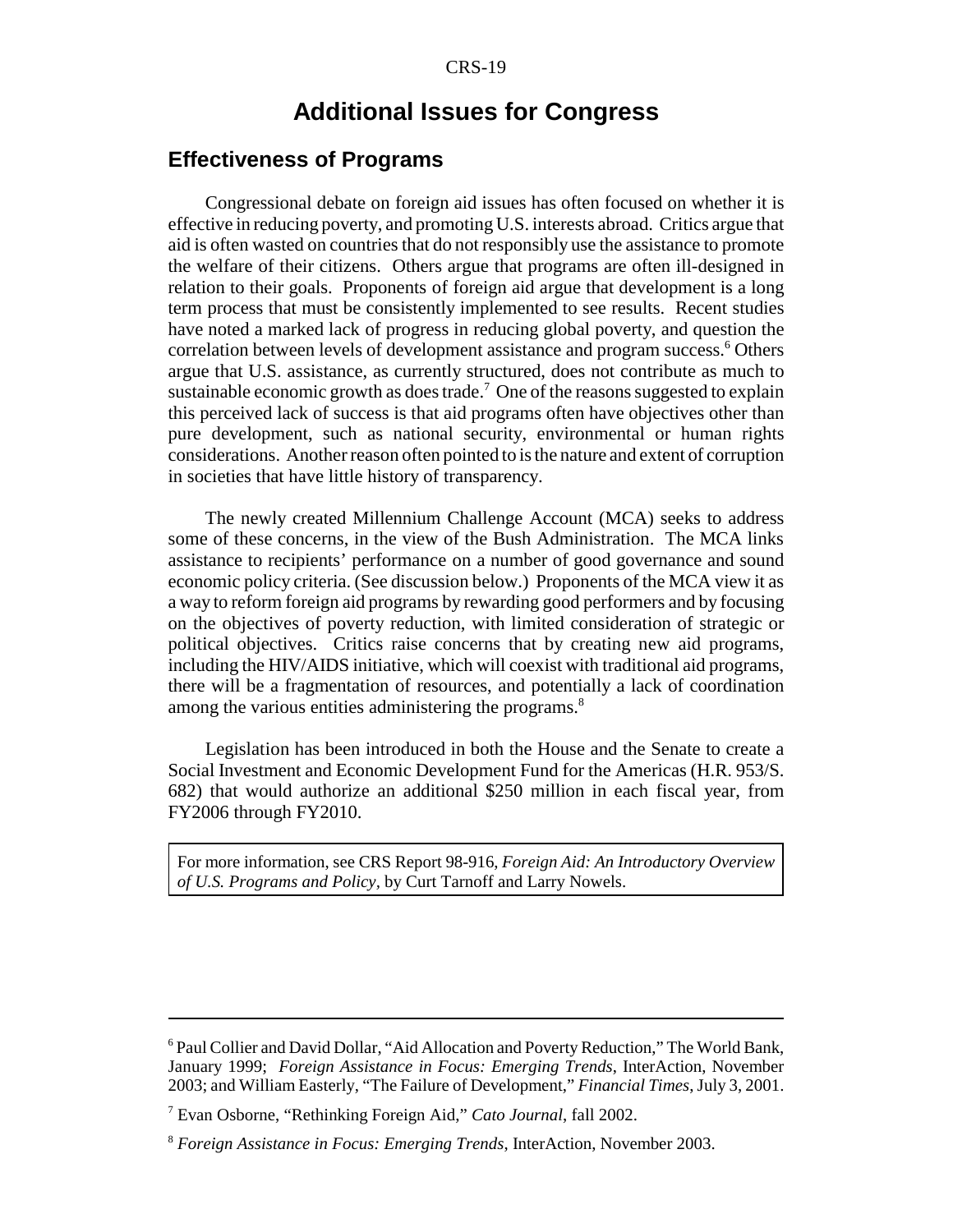#### **Article 98 Agreements**

A further concern of policymakers has centered on current U.S. policy opposing the application of jurisdiction of the International Criminal Court to U.S. citizens. Countries who have not agreed to sign so-called Article 98 agreements with the United States are subject to a cutoff of U.S. military assistance, comprising Foreign Military Financing, International Military Education and Training funds, and the Excess Defense Articles program. (Such agreements, referring to Article 98 of the Rome Treaty on the International Criminal Court, prevent the ICC from proceeding with a request for the surrender of U.S. personnel present in the country.) These agreements are required under the American Services Members Protection Act of 2002, that was incorporated as Title II of H.R. 4775, the FY2002 Supplemental Appropriations Act (P.L. 107-206). Section 574 of the FY2005 Foreign Operations Appropriations (Division D of P.L. 108-447) extends the provision of law to include Economic Support Funds. The President may waive the law if it is in the national interest. Colombia, the major recipient of military assistance in Latin America, has signed an agreement. Others, such as Bolivia, have been given waivers.

### **HIV/AIDS in the Caribbean and Central America**

The AIDS epidemic in the Caribbean and Central America has begun to have negative consequences for economic and social development, and continued increases in infection rates threaten future development prospects. In contrast to other parts of Latin America, the mode of transmission in several Caribbean and Central American countries has been primarily through heterosexual contact, making the disease difficult to contain because it affects the general population. The Caribbean countries with the highest prevalence or infection rates are Haiti, with a rate of 5.6%; Trinidad and Tobago, with a rate of 3.2%; the Bahamas, with a rate of 3%; Guyana, with a rate of 2.5%; and Belize, with a rate of 2.4%. (Belize and Guyana are considered Caribbean nations because of their extensive linkages.) Four other Caribbean countries — the Dominican Republic, Suriname, Barbados, and Jamaica — have rates over 1%. In Central America, Honduras has the highest prevalence rate of 1.8%, while Guatemala has a rate over 1%.

The response to the AIDS epidemic in the Caribbean and Central America has involved a mix of support by governments in the region, bilateral donors (such as the United States, Canada, and European nations), regional and multilateral organizations, and nongovernmental organizations (NGOs). The World Bank, the Inter-American Development Bank, and the Global Fund to Fight AIDS, Tuberculosis, and Malaria have funded numerous HIV/AIDS projects in the Caribbean and Central America. Many countries in the region have national AIDS programs that are supported through these efforts.

USAID has been the lead U.S. agency fighting the epidemic abroad since 1986. USAID's funding for HIV/AIDS in Central America and the Caribbean region rose from \$11.2 million in FY2000 to \$33.8 million in FY2003. In May 2003, Congress approved the United States Leadership Against HIV/AIDS, Tuberculosis, and Malaria Act of 2003 (P.L. 108-25), which authorized \$3 billion per year for FY2003 through FY2008 to fight the three diseases worldwide. The legislation and PEPFAR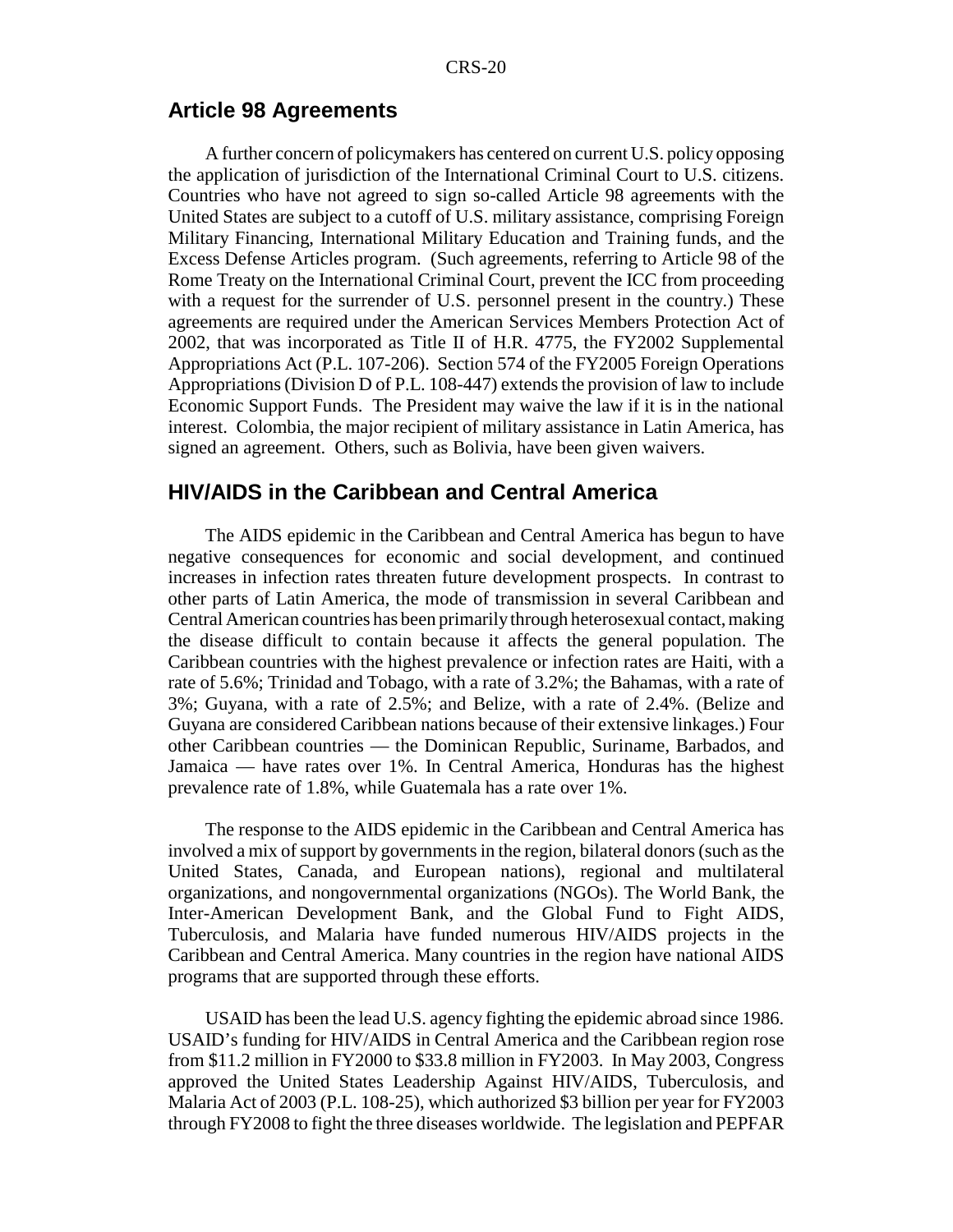focus on assisting 12 African countries plus Guyana and Haiti, although the legislation notes that other countries may be designated by the President.

Because of the inclusion of Guyana and Haiti in PEPFAR, funded largely through the new Global HIV/AIDS Initiative (GHAI) account, overall U.S. HIV/AIDS assistance to the region in FY2004 amounted to at least \$18 million, and at least \$53 million in FY2005. For FY2006, the Administration requested \$21.4 million in GHAI assistance for Guyana and \$47 million for Haiti, bringing the total GHAI request for the region to \$68.4 million. These amounts do not include additional HIV/AIDS assistance funded through Development Assistance and ESF accounts for other countries and regional programs in the Caribbean and Central America. For FY2006, Congress provided more funding for AIDS programs than requested by the Administration. It is likely, therefore, that programs in the region will be fully funded.

Some Members of Congress wanted to expand the list of Caribbean countries in the 2003 HIV/AIDS legislation. In the 108<sup>th</sup> Congress, both the House-passed FY2004-FY2005 Foreign Relations Authorization Act, H.R. 1950 (Section 1818), and the Senate Foreign Relations Committee's reported FY2005 Foreign Relations Authorization Act, S. 2144 (Section 2518), had provisions that would have added 14 Caribbean countries to those listed in the May 2003 legislation, but no final action was taken on these measures. In the  $109<sup>th</sup>$  Congress, S. 600, the Foreign Affairs Authorization Act, FY2006 and FY2007, contains a provision (Section 2516) that would add14 Caribbean countries to the list of focus countries targeted for increased HIV/AIDS assistance.

For more information, see CRS Report RS21181, *HIV/AIDS International Programs: Appropriations, FY2003-FY2006*, by Raymond W. Copson; CRS Report RL31712, *The Global Fund to Fight AIDS, Tuberculosis and Malaria: Background and Current Issues*, by Raymond W. Copson and Tiaji Salaam; and CRS Report RL32001, *AIDS in the Caribbean and Central America*, by Mark Sullivan.

#### **Millennium Challenge Account**

The MCA initiative differs from traditional USAID programs in a number of respects, and could have implications for the future of assistance programs in general. First, funding is linked to performance and results. Second, the conceptualization of development projects rests with the countries themselves and their national development strategies, with the United States playing an advisory role. Third, MCA funds are intended to center exclusively on development goals without regard for other U.S. foreign policy and geostrategic objectives. While the international community and NGOs have been generally supportive of the initiative, some concerns have been expressed that funding for traditional assistance programs (DA and CSH) could end up being cut to accommodate the increased funding for MCA. The Administration has stated that it does not intend for the MCA to negatively affect its other development programs. Despite that assertion, funding for DA and some health programs under CSH has fallen in both FY2004 and FY2005 budgets. Observers have also suggested the implausibility of choosing countries without regard to U.S. geostrategic goals.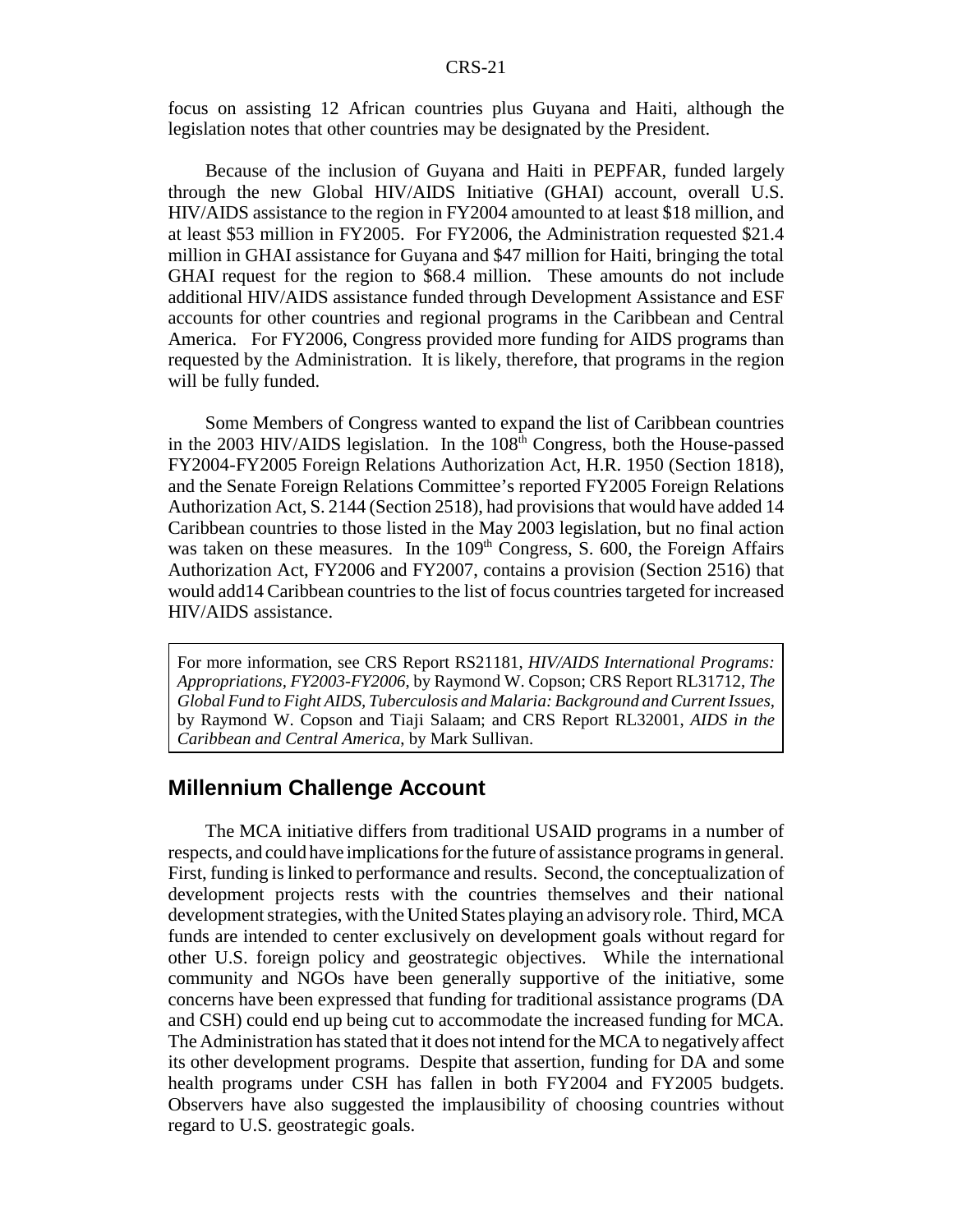When fully operational, the MCA initiative will be limited to countries with per capita incomes below \$2,935. But in the first two years (FY2004 and FY2005), countries with per capita incomes below \$1,415, and that can borrow from the World Bank's International Development Association (IDA) in FY2004, were eligible to compete for grants. However, income level is not the only criteria for participation. Some countries may not receive funding if they do not meet certain criteria relating to political rights and civil liberties. Performance indicators fall into three general categories — ruling justly, investing in people, and economic freedom. Specific measurements of each category would be taken from the World Bank, the World Health Organization, and the Freedom House annual study on civil liberties and political freedom, among others. It is anticipated that the list of eligible countries could reach 115, although just 20 to 30 may ultimately qualify for MCA grants.

Congress has been involved in determining the criteria for country eligibility and performance indicators, and funding levels. Congress passed P.L. 108-199 (Division D) that created the Millennium Challenge Corporation (MCC), the entity charged with managing the initiative, and appropriated \$994 million for the first year, instead of the \$1.3 billion requested by the Administration. Congress made some changes to the composition and size of the Board of Directors from what the Administration had proposed. It also debated the extent to which lower-middle income countries could participate, with implications for Latin America. During markup of the Foreign Relations Authorization Act, (H.R. 1950) by the House International Relations Committee, an amendment offered by Congressman Menendez would have made low-middle income countries eligible in FY2004 rather than FY2006. The amendment was offered because of a concern that few Latin American nations would be eligible in the first two years, despite large areas of poverty in these nations. The amendment was defeated by a 24 to10 margin. During floor consideration, Congressman Kolbe offered an amendment to allow low-middle income countries to be eligible beginning in FY2005 instead of FY2006. It was also defeated, by a 110 to 313 margin. The final legislation authorizing the MCA allows only low-income countries to be eligible during the first two years. Beginning in FY2006, low-middle income countries can participate, but they can only receive 24% of the amount appropriated for the MCA in that year. Congress will continue to exercise an oversight role in addition to providing annual funding levels.

With regard to Latin America, countries that have per capita incomes of less than \$1,415 and that are IDA-eligible include Bolivia, Guyana, Haiti, Honduras, and Nicaragua. Of those candidate countries, Bolivia, Honduras and Nicaragua were deemed eligible to participate after the MCC board met to approve participants on May 6, 2004. In 2005, two agreements, called compacts, were signed with Honduras (\$215 million over five years) and Nicaragua (\$175 million over five years). Paraguay is a 'threshold' country that is eligible for assistance to help it participate in the process. Beyond FY2006, when eligible countries can have per capita incomes up to \$2,935, the following additional Latin American countries could have qualified: Brazil, Colombia, Dominican Republic, Ecuador, El Salvador, Guatemala, Jamaica, Peru, St Vincent and the Grenadines, and Suriname. In November 2005, the MCC named El Salvador as an eligible "lower middle income" country. For FY2005, Congress appropriated \$1.5 billion for MCA worldwide. The request for FY2006 was \$3 billion, and Congress provided \$1.77 billion.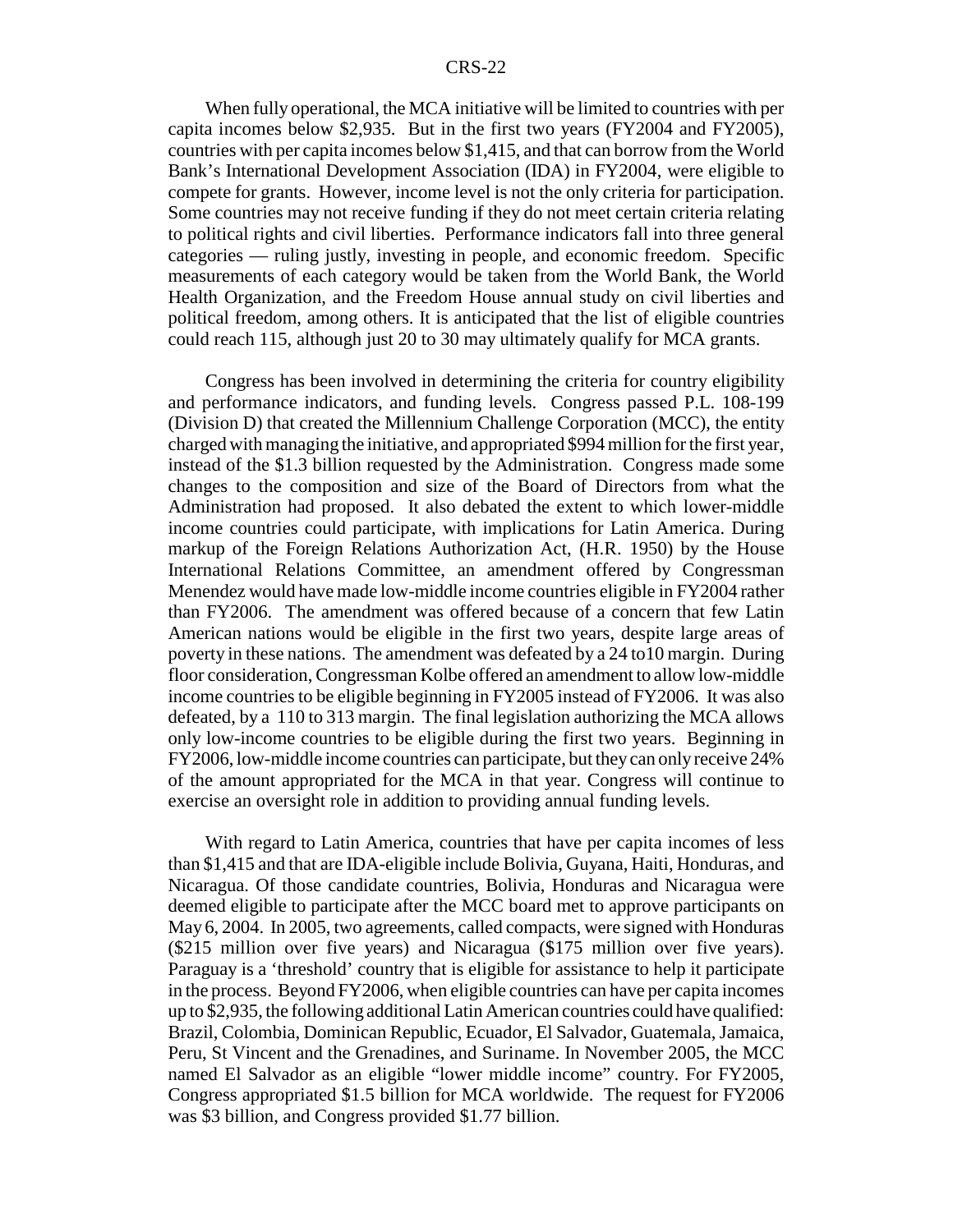For more information, see CRS Report RL31687, *The Millennium Challenge Account: Congressional Consideration of a New Foreign Aid Initiative*, by Larry Nowels.

# **Terrorism**

In the aftermath of the September 2001 terrorist attacks on New York and Washington D.C., U.S. attention to terrorism in Latin America has intensified, with an increase in bilateral and regional cooperation. The State Department, in its annual report on worldwide terrorism (*Country Reports on Terrorism*), highlights terrorist threats in Colombia, Peru, and the tri-border region of Argentina, Brazil, and Paraguay, which has been a regional hub for Hizballah and Hamas fund-raising activities. While U.S. attention has focused on potential links in the region to the al Qaeda terrorist network, the State Department report maintains that claims of an al Qaeda presence in the tri-border region remain "uncorroborated by intelligence and law-enforcement officials." The State Department also has designated four terrorist groups (three in Colombia and one in Peru) as Foreign Terrorist Organizations, and Cuba has been listed as a state sponsor of terrorism since 1982.

Through the State Department, the United States has provided Anti-Terrorism Assistance (ATA) training and equipment to Latin American countries to help improve their capabilities in such areas as airport security management, hostage negotiations, bomb detection and deactivation, and countering terrorism financing. ATA financing is provided through the annual foreign operations appropriations measure under the Nonproliferation, Anti-terrorism, Demining, and Related Programs (NADR) account. In FY2002, a total of \$27.5 million was provided for the region, with \$25 million for an anti-kidnapping program in Colombia (appropriated through an FY2002 supplemental appropriations measure, P.L. 107-206) and \$2.5 million for the regular Western Hemisphere program. For FY2003, the Administration provided \$3.6 million in ATA assistance for the region, with \$3.3 million of that for Colombia. For FY2004, \$5.3 million in ATA assistance was provided for the Western Hemisphere. For FY2005, an estimated \$11.1 million was provided for the region, with \$3.9 million for training anti-kidnapping units in Colombia and \$0.5 million for the tri-border area of Brazil, Paraguay, and Argentina. For FY2006, the ATA request for Latin America was \$9.7 million, again with \$3.9 million for Colombia and \$0.5 million for the tri-border area.

In addition to ATA assistance, several Latin American countries receive small amounts of assistance under other NADR programs. For FY2006, Argentina, Brazil, and Panama would receive some assistance under the Export Control and Related Border Security Assistance (EXBS) program, which helps strengthen the countries' export and border control systems to prevent the proliferation of weapons of mass destruction, missile delivery systems, and conventional weapons. Colombia, Ecuador and Peru would receive small amounts of assistance in FY2006 under a Small Arms/Light Weapons Destruction (SALW) program.

For more information, see CRS Report RS21049, *Latin America: Terrorism Issues*, by Mark Sullivan.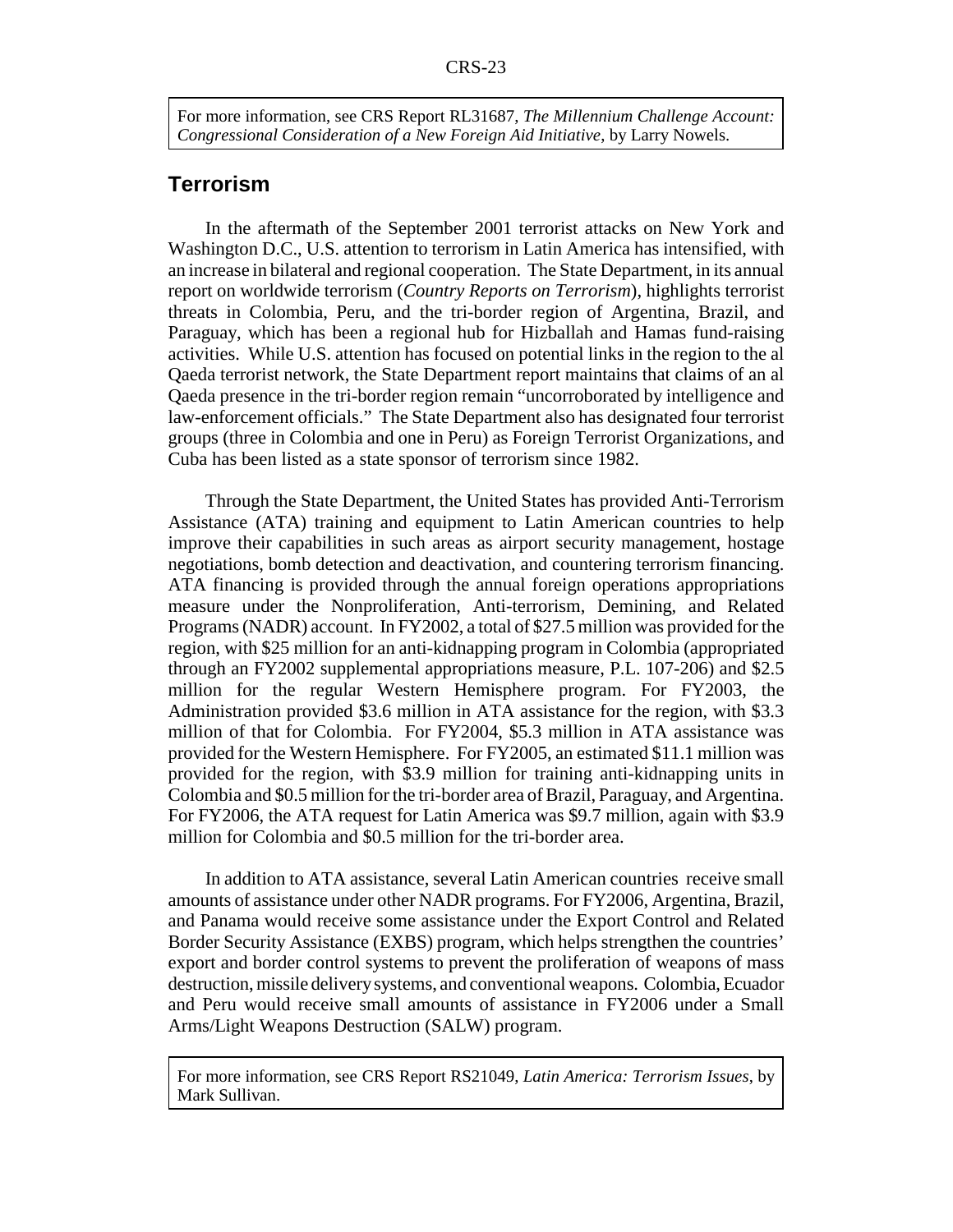# **Appendix. Types of Assistance**

### **Economic Assistance**

Economic assistance is generally provided by the U.S. government directly to other foreign governments or to nongovernmental organizations working in those countries. Bilateral economic aid to Latin America is primarily administered by the U.S. Agency for International Development (USAID). USAID strives to use that assistance to alleviate poverty and to address critical transnational issues such as HIV/AIDS, the environment, and humanitarian relief. Bush Administration officials have maintained that U.S. policy towards Latin America is based on three broad objectives — strengthening democracy, encouraging development, and enhancing security.<sup>9</sup> While hemispheric security is addressed by programs funded through counternarcotics and military accounts, most transformational development programs aimed at fostering social, political, and economic progress are funded by the Child Survival and Health (CSH), Development Assistance (DA), and Economic Support Funds (ESF) accounts.

**Child Survival and Health.** CSH funds focus on combating infectious disease such as HIV/AIDS, malaria, and tuberculosis, as well as those promoting child and maternal health, family planning, and overall reproductive health. For FY2006, the Administration requested \$125.3 million for Latin America out of a total of \$1.25 billion in CSH funds globally. The FY2006 request for Latin America reflects an 12.7% decrease from the FY2005 estimated allocation of \$143.5 million. Traditional CSH programs are being cut in favor of new initiatives such as the President's Emergency Plan for AIDS Relief (PEPFAR), a State Department administrated program currently targeting two Latin American countries, Haiti, and Guyana. For FY2006, Congress appropriated \$1.585 billion for programs globally. Congress did not earmark CSH funds by country or region. However, because Congress provided more than the Administration's request, it is likely that countries in Latin America and the Caribbean will receive requested amounts.

CSH funded HIV/AIDS programs focus on prevention, care, and treatment efforts, specifically targeting children affected by AIDS. They will be integrated into the overall policy framework and strategic "prevention-to-care continuum" espoused by PEPFAR. Child survival and maternal health programs strive to reduce the number of deaths in children under the age of five and save the lives of women in childbirth. Interventions used to reduce preventable child deaths include immunizations, pneumonia and diarrhea prevention and treatment, oral rehydration, safe birthing and prenatal care, nutrition, and breast-feeding initiatives. The final major component of CSH funds support expanded access to information and services concerning family planning and reproductive health.

**Development Assistance.** DA funds aim to achieve measurable improvements in key areas to foster sustainable economic growth: trade and

<sup>9</sup> U.S. Department of State, "Pursuit of Three Important Objectives in the Western Hemisphere," J. Curtis Struble, Acting Assistant Secretary of State, Bureau of Western Hemisphere Affairs. Remarks to the Senate Committee on Foreign Relations, April 2, 2003.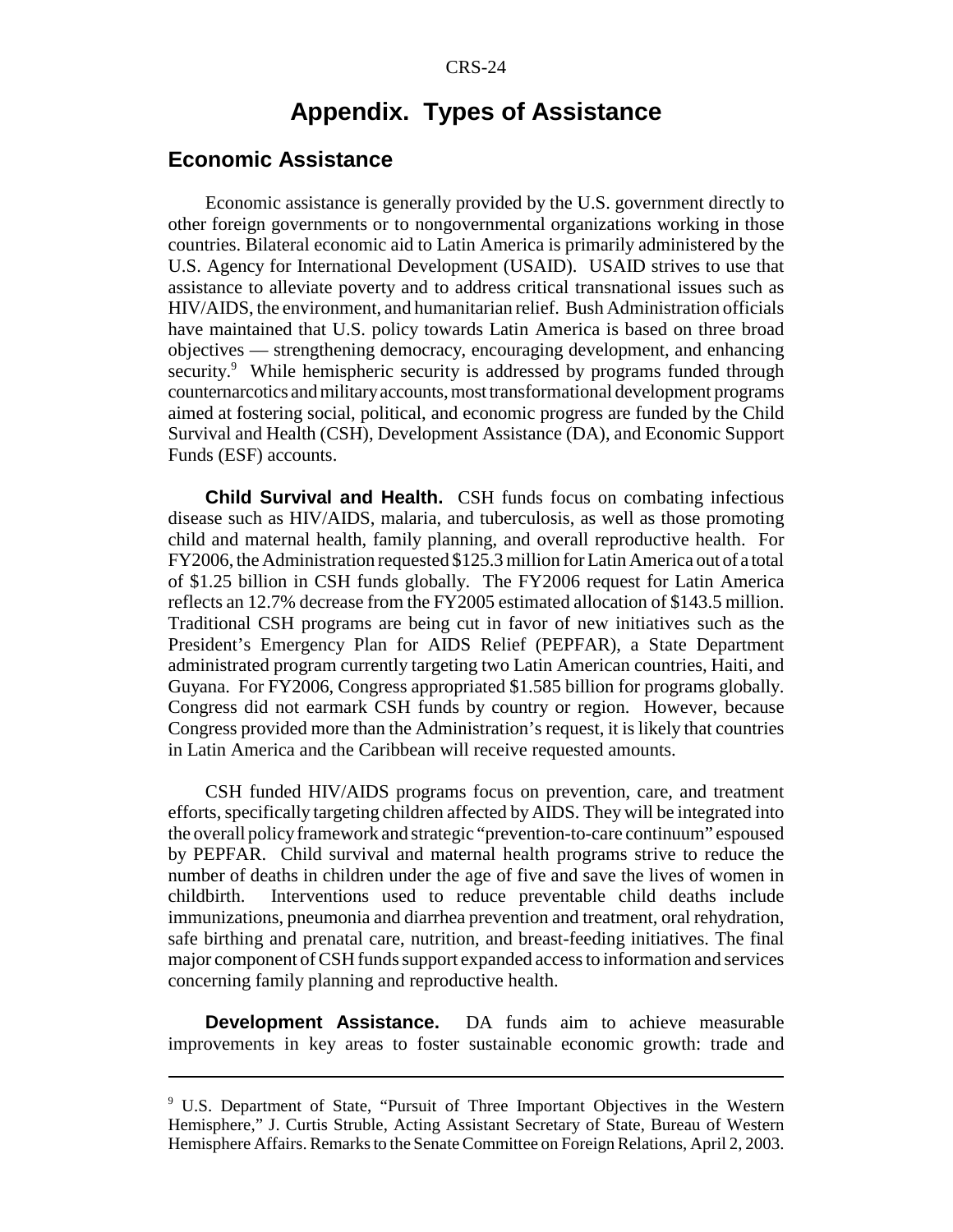investment, agriculture, education, environment, health, and democracy. The Administration requested \$223.8 million for Latin America out of a total FY2006 request of \$1.1 billion, an 8% decrease from the FY2005 estimated allocation of \$255.5 million. For FY2006, the Administration requested \$1.448 billion for DA funding worldwide. For FY2006, Congress appropriated \$1.524 billion. Congress did not earmark DA funds by country or region, but it is likely that Latin America will receive requested amounts since the appropriation is over the Administration's request. Congress did include report language that Central American countries should receive no less than they did in FY2005 in CSH and DA funds. Congress also allocated \$20 million in DA funds for labor and environment capacity building programs for CAFTA-DR countries.

DA supports the Opportunity Alliance for Central America, which focuses on facilitating regional integration and helping the region's economies recover from recent natural disasters, declining coffee prices and drought. Specific trade capacitybuilding initiatives were undertaken prior to the negotiation of the Central American Free Trade Agreement (CAFTA). Agriculture programs seek to promote nontraditional agricultural exports and find agricultural niche markets for local producers. DA funds basic education programs to strengthen preschool, primary, and secondary education, as well as the Centers of Excellence in Teacher Training (CETT) Initiative in Latin America and the Caribbean. USAID manages five Presidential initiatives addressing various aspects of sustainable development. These initiatives focus on encouraging natural resource management, developing alternative energy sources, expanding clean water access, preventing illegal-logging, and minimizing greenhouse gas emissions. There are justice sector modernization programs underway in 12 countries in the region, as well as 15 anti-corruption programs throughout Latin America. DA democracy programs also seek to strengthen Latin American democracies by supporting elections, strengthening civil society, and protecting human rights.

**Transition Initiatives (TI).** For FY2006, the Administration requested funding for TI previously provided in the Development Assistance Account. The request for FY2006 was \$325 million, of which Haiti was to receive \$30 million. The program would support stabilization, reform and post-conflict reconstruction programs in fragile states. In FY2005, the State Department estimated spending \$25 million in Haiti, and \$8.9 million in FY2004. Congress did not fully fund the TI account, preferring to leave funds in the DA account. The Administration had requested \$30 million for Haiti from the TI account, and Congress earmarked that amount for Haiti in Development Assistance.

**Economic Support Funds.** Through the security-related ESF program, the United States provides economic aid to countries of strategic interest to U.S. foreign policy. Funding decisions are made by the State Department; programs are managed by USAID and the State Department. Although Israel and Egypt receive the majority of ESF aid, 11 Latin American countries have received some ESF funding in recent years, with Bolivia, Cuba, Ecuador, Mexico, and Peru among the largest recipients. In FY2005, the United States allocated an estimated \$145.8 million for ESF to Latin America, and the Administration requested \$143.7 million in assistance for FY2006. ESF assistance in the Andean region, Mexico, and Central America is used to pursue justice sector reform, facilitate implementation of free trade agreements, improve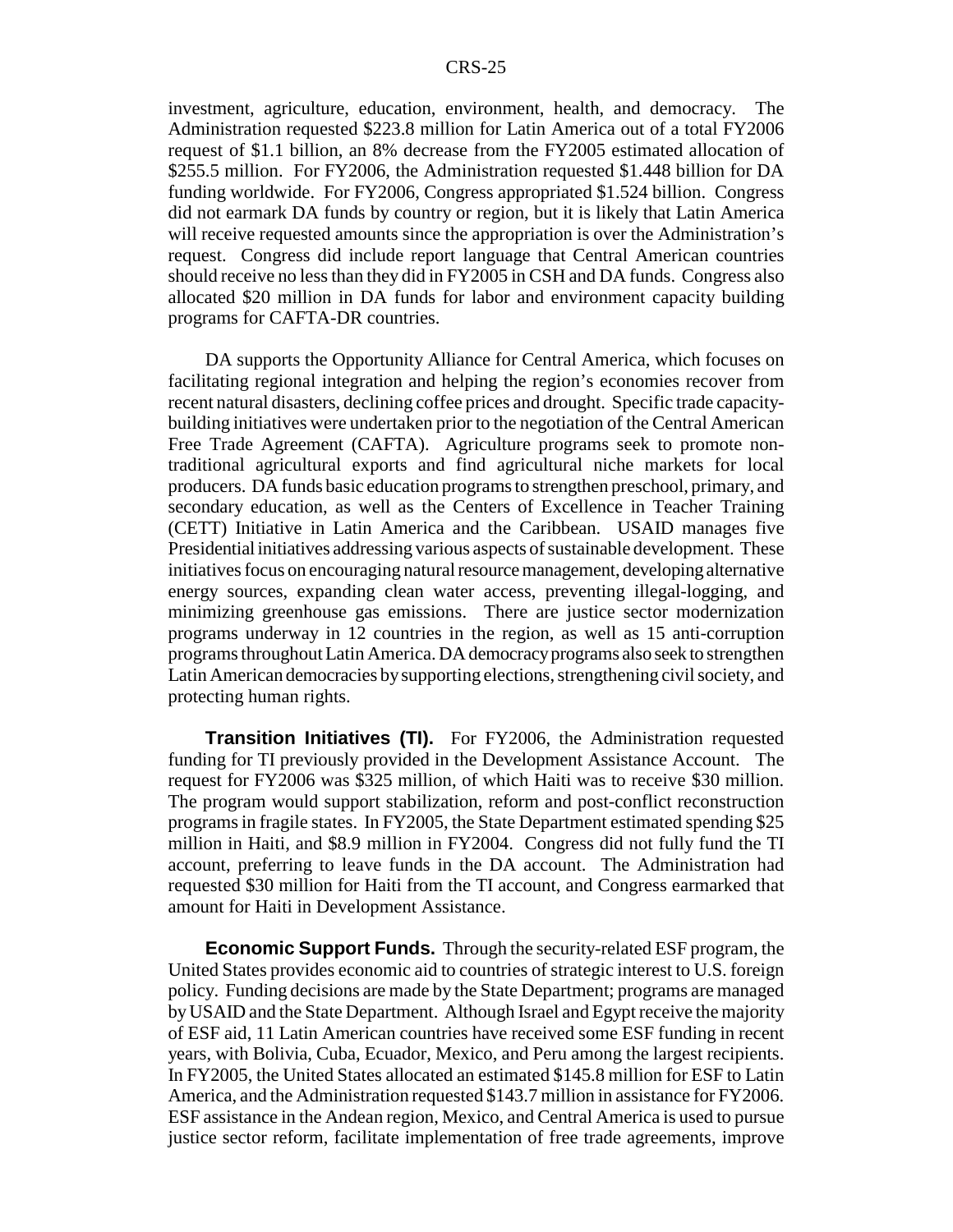local governance, fight corruption, and promote respect for human rights. The \$6 million requested for the Third Border Initiative, which began in FY2002, would enhance immigration, border security, rule of law, and disaster preparedness in the Caribbean. A \$15 million FY2006 request for Cuba would continue the Administration's efforts to support a transition to democracy there through information dissemination and support for dissidents and human rights activists. Finally, a total of \$19.5 million was requested for Regional Anti-corruption Initiatives, a Regional Security Fund, Hemispheric Cooperation Programs, and Summit of the Americas Support. The Administration requested no funds for Trade Capacity Building; the FY2005 funding level is \$19.8 million.

For FY2006, Congress appropriated \$2.634 billion for ESF programs globally. Congress earmarked \$116.4 million for Latin America and the Caribbean. It also directed that Haiti receive \$50 million, Guatemala \$5.5 million, Mexico \$11.5 million, Nicaragua \$1.9 million, and another \$20 million for trade capacity building programs in the CAFTA-DR countries. This leaves \$26 million to fill the requests for other Latin American countries. Because Congress provided less than the Administration request, it is likely that funds will be reduced for those countries not earmarked.

**P.L. 480 Title II Food Aid.** This account, funded through the annual Agriculture Appropriations bill, provides the funds for USAID to respond quickly to the food assistance needs of countries facing emergency situations. Food aid is targeted at vulnerable populations, especially those coping with, or recovering from, natural or manmade disasters, including prolonged civil strife. This assistance program is administered largely by U.S. private voluntary organizations and through the United Nation's World Food Program. For FY2005, the United States allocated an estimated \$108 million for P.L. 480 in Latin America, and the Administration requested \$113 million in assistance for FY2006. The largest recipients of food aid in Latin America include Bolivia, Guatemala, Haiti, Honduras, Nicaragua, and Peru.

**Migration and Refugee Assistance (MRA).** This program supports refugee relief activities, and in some cases, helps resettle refugees. FY2005 funding for MRA in Latin America was an estimated \$23 million. The Administration increased its request for MRA for FY2006 to \$26 million. Most of the funding will be used to help the more than 2 million internally displaced persons (IDPs) in Colombia and thousands of refugees outside of Colombia. The State Department partners with the International Committee of the Red Cross and the U.N. High Commission on Refugees to provide refugee assistance. For FY2006, Congress provided \$791 million for programs globally, a reduction from the \$892.77 million request. It is conceivable that funds for Latin America will be reduced.

**Peace Corps.** The Peace Corps sends U.S. volunteers to developing countries to provide technical aid and to promote mutual understanding on a people-to-people basis. The FY2006 request was \$44.5 million in Latin America. Countries in Latin America with Peace Corps programs include countries in the Eastern Caribbean region and Central America, the Dominican Republic, Guyana, Haiti, Jamaica, Suriname, Mexico, Belize, Bolivia, Ecuador, Peru and Paraguay. For FY2006, Congress provided \$322 million for global programs, a reduction from its \$345 million request. Congress did not earmark funds by country or region.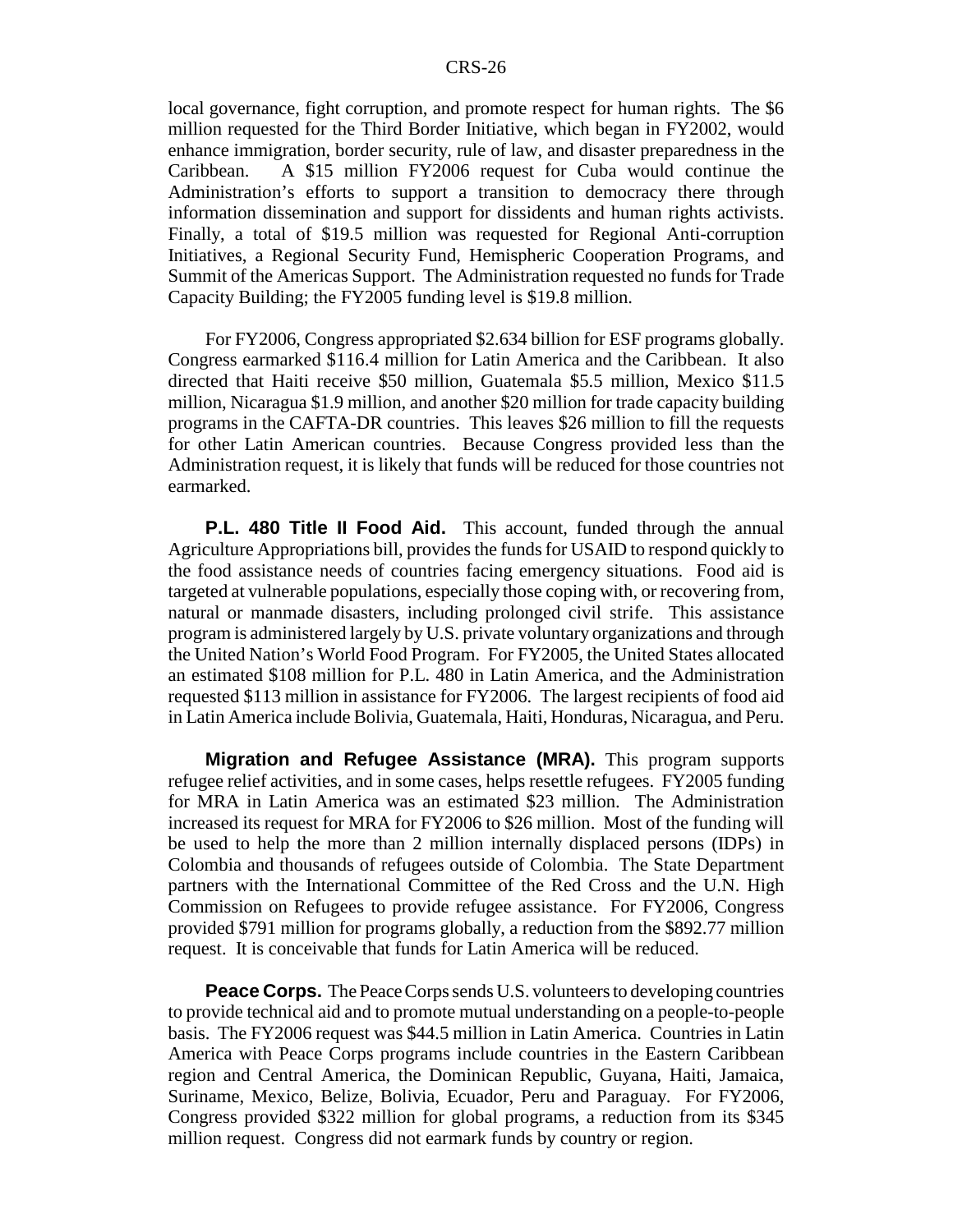**Inter-American Foundation (IAF).** The IAF is a small federal agency that provides grants to non-profit and community-based programs in Latin America that promote entrepreneurship, self-reliance, and economic progress for the poor. The FY2005 estimated allocation for the IAF is 17.9 million, and the FY2006 request was \$17.8 million. Congress appropriated \$19.5 million for FY2006.

**Millennium Challenge Account (MCA).** The MCA is a Presidential initiative announced in 2002 that is intended to increase foreign assistance to countries below a certain income threshold that are pursuing policies intended to promote democracy, social development, and sustainable economic growth. If fully funded, the MCA would increase foreign assistance beginning in FY2004 so that by FY2006 U.S. foreign aid would be \$5 billion higher than three years earlier. The FY2005 estimate for the MCA was \$1.488 billion. The Administration requested \$3 billion in FY2006, and Congress approved \$1.77 billion. This assistance will be administered by the Millennium Challenge Corporation (MCC), in cooperation with USAID. Eligible recipients for FY2004 were announced on May 6, 2004, and in Latin America, include Bolivia, Honduras and Nicaragua. In 2005, the MCC signed compacts with Nicaragua for \$175 million over five years, and with Honduras for \$215 million over five years. (For further information, see the discussion of the MCA in the "Additional Issues for Congress" section above.)

**Global HIV/AIDS Initiative.** In 2003, President Bush announced the President's Emergency Plan for AIDS Relief (PEPFAR), a new initiative pledging \$15 billion over five years for the prevention and treatment of HIV/AIDS, tuberculosis (TB), and malaria. This includes \$10 billion in new funding of which \$1 billion would be for contributions to the Global Fund to Fight AIDS, Tuberculosis, and Malaria. The other \$5 billion would come from existing programs managed by other agencies such as USAID and the Department of Health and Human Services (HHS). The Global AIDS Initiative, which constitutes the bulk of PEPFAR funding, is a Department of State program currently concentrated on 12 African countries, as well as Haiti and Guyana. The 2005 funding level for Haiti was estimated at \$39.4 million, and for Guyana, at \$13.2 million. The FY2006 request included \$47 million for Haiti, and \$21.4 million for Guyana. (For further information, see the discussion on HIV/AIDS in the "Additional Issues for Congress" section above.) For FY2005, Congress approved \$1.39 billion for worldwide assistance. For FY2006, Congress provided \$1.995 billion for the Global HIV/AIDS Initiative. Funding for other AIDS programs will bring the total to \$2.82 billion.

### **Counternarcotics Assistance**

**International Narcotics Control and Law Enforcement (INCLE).** INCLE funds bilateral, regional and global programs to assist foreign governments in strengthening their law enforcement capabilities, including the ability to destroy drug crops, disrupt drug production, and interdict drug trafficking. Its largest single program is the Andean Counterdrug Initiative. Its other programs focus on fighting money-laundering and terrorist financing, enhancing security along the U.S.-Mexican border, and fighting trafficking in persons, corruption, and cybercrimes. It also includes programs to strengthen the rule of law and to promote demand reduction. It provides some funding to the United Nations Office on Drugs and Crime to provide support for legal frameworks to prevent and combat organized crime, and the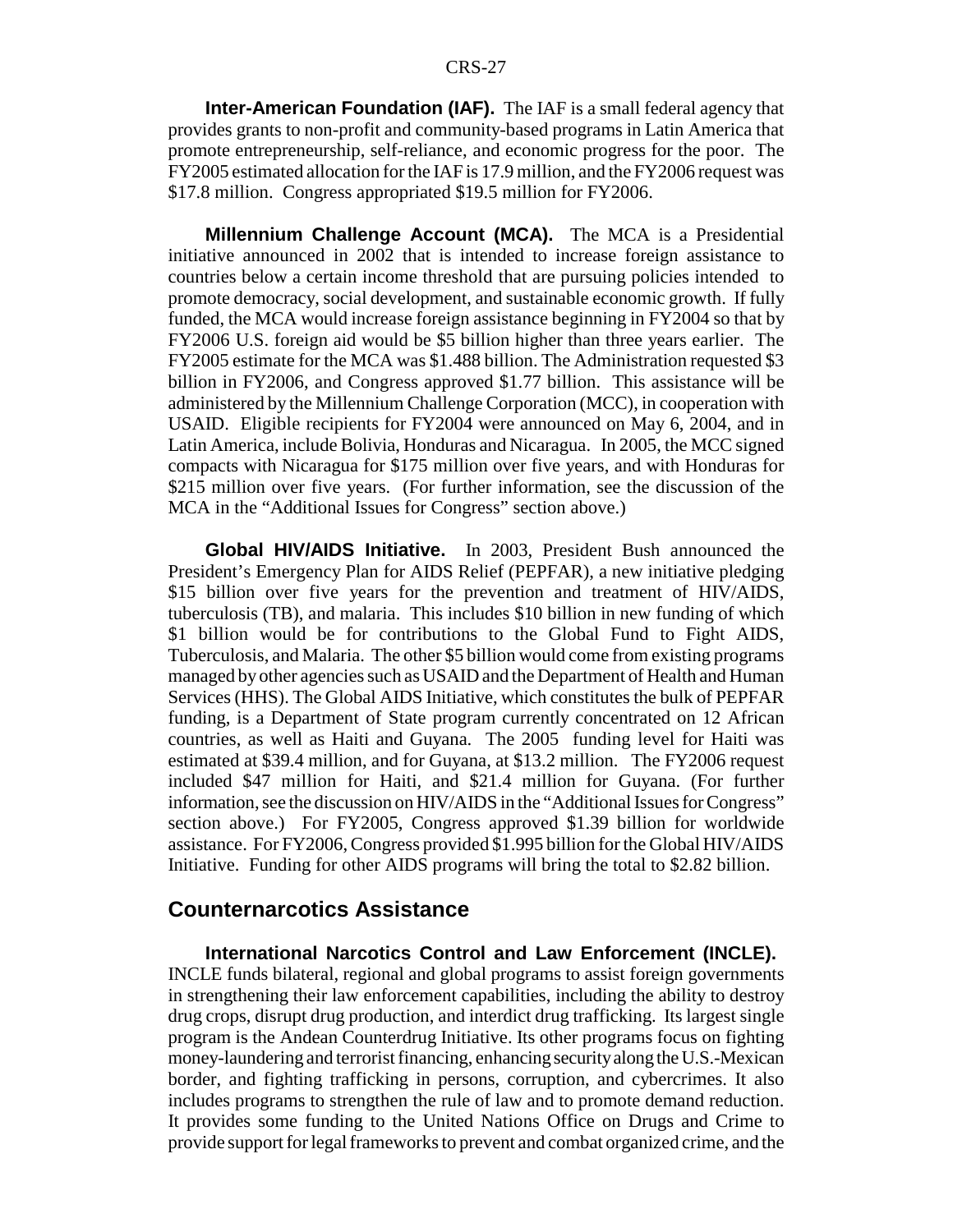Organization of American States Drug Abuse Control Commission (CICAD) to strengthen national drug commissions and to support the Multilateral Evaluation Mechanism (MEM). MEM is the peer review system used to evaluate national antidrug performance. INCLE's current bilateral assistance to Latin America supports programs in the Bahamas, Guatemala, Haiti, Jamaica and Mexico.

FY2005 funding totaled \$326 million. The request for FY2006 was \$524 million. Of this total, \$45.4 million in FY2005, and \$51 million in FY2006 was allocated for Latin America. Mexico would receive the most funding in FY2006 (\$40 million), and Haiti would receive the second highest allocation (\$15 million). For FY2006, Congress appropriated \$\$477.2 million, and in Latin America and the Caribbean, earmarked \$40 million for Mexico, \$15 million for Haiti, \$1 million for Jamaica, and \$2.5 million for regional programs. Congress also allocated \$16 million for International Law Enforcement Academies, one of which is located in El Salvador. Congress included language expressing concern about the rise in gang violence in Central America and urged the Secretary of State to increase funds for gang-related programs.

**Interregional Aviation Support.** INCLE manages the Interregional Aviation Support program that operates a fleet of 164 fixed- and rotary-wing aircraft supporting overflight drug crop imagery and aerial eradication programs in Colombia, Bolivia, and Peru, as well as border security operations in Pakistan. FY2005 funding is estimated at nearly \$70 million, of which approximately half is allocated for programs in the Andean region. The request for FY2006 maintained funding at \$70 million.

*Andean Counterdrug Initiative (ACI).* The core of U.S. counternarcotics programs in Latin America is the ACI. The three primary global producers of cocaine are Colombia, Peru and Bolivia. The objectives are to eliminate the cultivation and production of cocaine and opium, build Andean law enforcement infrastructure, arrest and prosecute traffickers, and seize their assets. The countries considered a part of the ACI include Bolivia, Brazil, Colombia, Ecuador, Panama, Peru and Venezuela, with the lion's share of funding allocated for programs in Colombia. Funds are divided between programs that support eradication and interdiction efforts, as well as those focused on alternative crop development and democratic institution building. On the interdiction side, this includes programs to train and support national police and military forces, to provide communications and intelligence systems, to support the maintenance and operations of host country aerial eradication aircraft, and to improve infrastructure related to counternarcotics activities. On the alternative development side, funds support economic development programs in coca growing areas, including infrastructure development, and marketing and technical support for alternative crops. It also includes assisting internally displaced persons, promoting the rule of law, and expanding judicial capabilities.

FY2005 funding for ACI was estimated at \$725 million, and \$734.5 million was requested for FY2006. Congress approved the Administration's request for FY2006, but changed the allocations slightly among countries and programs, and placed conditions on U.S. assistance. (For further information, see the discussion of the ACI in the "South America" section above.)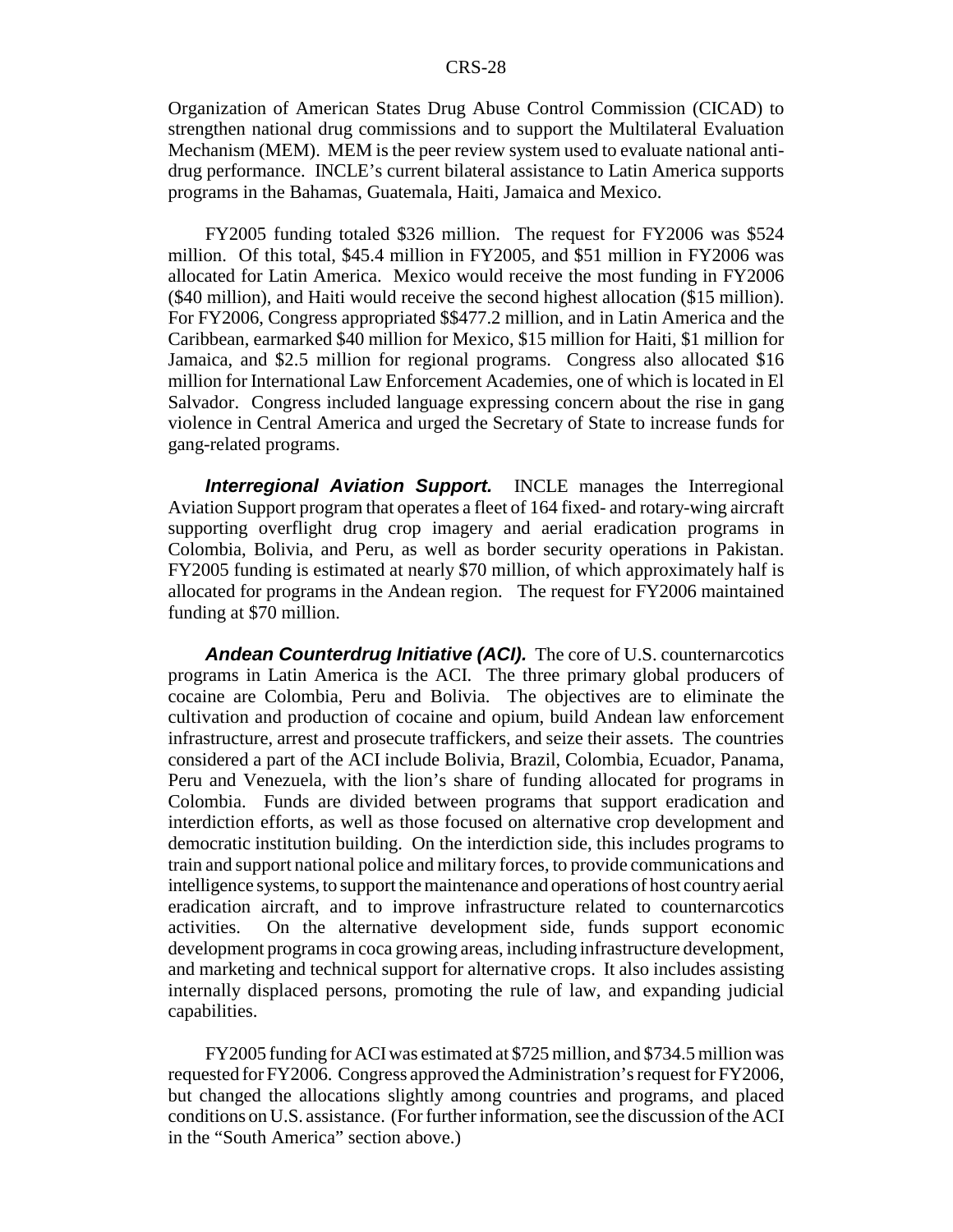#### **Military and Terrorism Assistance**

Military assistance is provided by the State Department through the Foreign Military Financing (FMF) program and the International Military Education and Training program (IMET), although both are managed by the Defense Department. Additional funding is provided from the Department of Defense for both counternarcotics and military programs. Anti-terrorism assistance is provided through the State Department.

**Foreign Military Financing.** FMF provides grants to foreign nations to purchase U.S. defense equipment, services, and training. The program's objectives are to assist key allies to improve their defense capabilities, to strengthen military relationships between the United States and FMF recipients, and to promote the professionalism of military forces in friendly countries. In the Western Hemisphere, a large portion of FMF is allocated for Colombia and the Andean region with the objective of supporting the efforts of those nations to establish and strengthen national authority in remote areas that have been controlled by leftist guerrilla organizations, rightist paramilitaries, and narcotics traffickers. A portion of FMF funding in Fiscal Years 2002 and 2003 went for infrastructure protection of oil pipelines in Colombia. The program also seeks to improve foreign military capabilities of countries that control land approaches to the United States and the Caribbean, which is referred to as the "third border." FMF also provides equipment and training for countries in the region that participate in peacekeeping operations.

In FY2005, FMF funding worldwide totaled \$4.745 billion. Of the total amount, FMF programs in Latin America amounted to \$112.4 million. The requested FY2006 amount was \$4.588 billion, with \$123 million allocated to countries in Latin America. For FY2006, Congress appropriated \$4.5 million globally and earmarked some of those funds for certain countries, but none in Latin America and the Caribbean. The Administration has \$242 million to fund unearmarked countries, for which it requested \$318 million. It is likely that amounts requested for some Latin American recipients could be trimmed. Congress prohibited FMF to Guatemala, and required notification to Congress before any funds are allocated to Haiti.

**International Military Education and Training.** The IMET program provides training on a grant basis to students from allied and friendly nations. Its objectives are to improve defense capabilities, develop professional and personal relationships between U.S. and foreign militaries, and influence these forces in support of democratic governance. Training focuses on the manner in which military organizations function under civilian control, civil-military relations, military justice systems, military doctrine, strategic planning, and operational procedures. The largest IMET programs in Latin America are for Colombia, El Salvador, and Mexico. The total IMET budget in FY2005 was \$89 million, of which \$14.1 million was for countries in Latin America. The FY2006 request was \$86.7 million, with \$13.7 for Latin America. Congress provided a total of \$86.7 million but did not earmark them by country or region. Since this fully funded the request, it is likely that countries will receive requested amounts.

**Anti-Terrorism Assistance (ATA).** ATA is funded through the State Department's Nonproliferation, Anti-terrorism, Demining, and Related Programs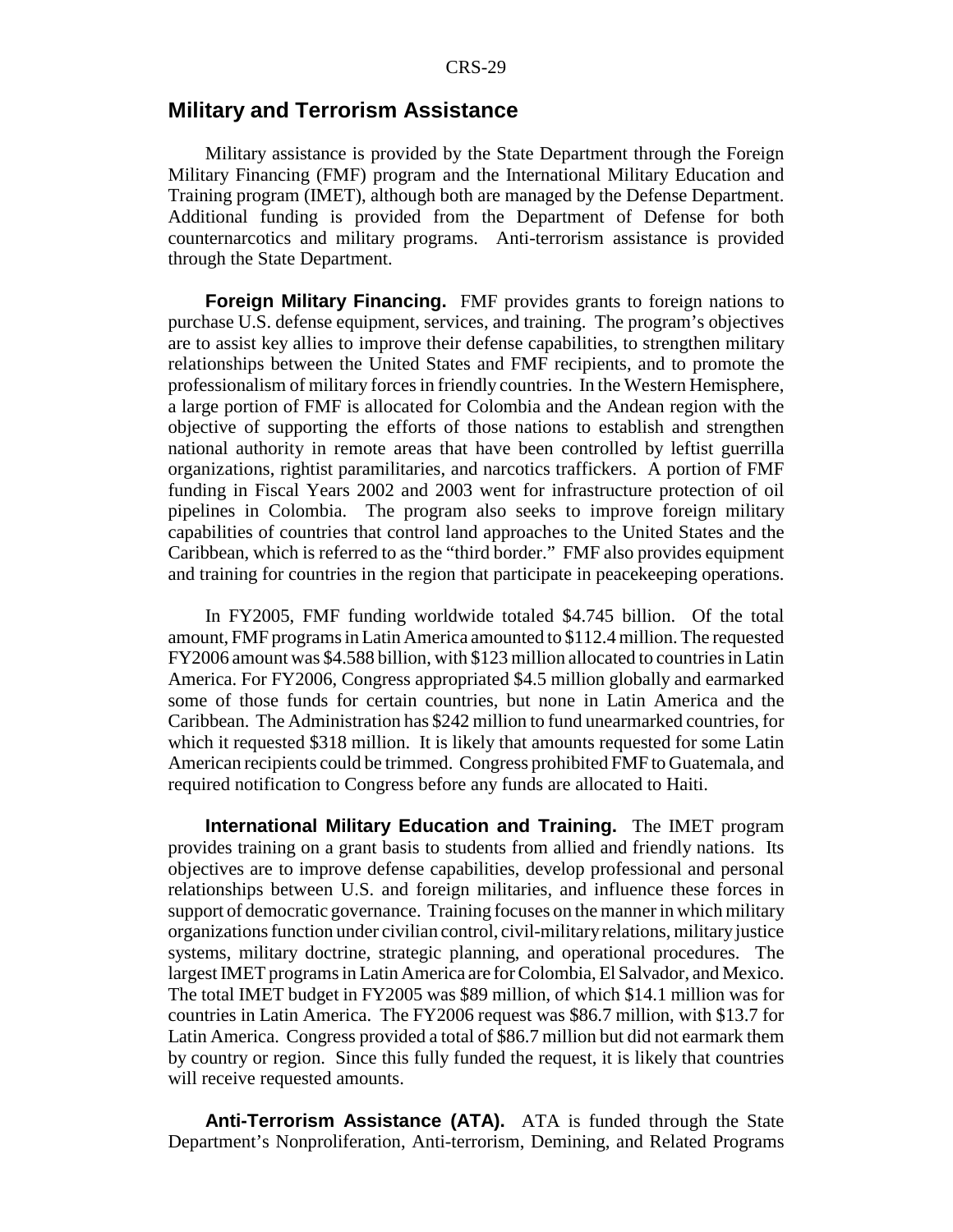(NADR). Other programs funded by NADR include Nonproliferation, and Regional Stability and Humanitarian Assistance. The objectives of ATA are to build the political will and operational capacity of partner countries in the fight against global terrorism. The program provides training, equipment, and advice to foreign law enforcement organizations. In the Western Hemisphere, Colombia has received training and equipment for anti-kidnapping units. Funding has also been provided for an assessment of needs study for the tri-border region of Brazil, Paraguay, and Argentina. The State Department proposed using additional funds for training and for the investigation of terrorist networks. FY2005 funding levels worldwide were estimated at \$131.9 million. The requested amount for FY2006 was \$150.5 million. Congress provided \$410.1 million for the entire NADR account, and did not earmark the ATA program separately. It is likely that some accounts will be reduced since the Administration's request of \$440.1 was not provided. (For further information, see the discussion of terrorism in the "Additional Issues for Congress" section above.)

### **Multilateral Economic Assistance**

Latin American countries benefit from a number of multilateral sources of assistance, including the World Bank, the United Nations and the International Fund for Agricultural Development (IFAD). There are also regional organizations that provide various forms of assistance, which are discussed below.

**Inter-American Development Bank.** The United States is a major donor to the Inter-American Development Bank, the primary source of multilateral financing for economic, social, and institutional development projects in Latin America and the Caribbean. The IDB makes near-market rate loans through its ordinary capital (OC) account and concessional loans to poor countries through its Fund for Special Operations (FSO). Another subsidiary of the IDB, the Inter-American Investment Corporation (IIC), makes loans and equity investments to promote the growth of private enterprises. Since 1993, the Multilateral Investment Fund (MIF), which is administered by IDB, has provided both grants and investments to businesses and nongovernmental organizations (NGOs) in Latin America that have demonstrated new ways to develop small enterprises, build worker skills, and strengthen environmental management. The FY2005 estimated U.S. contribution was \$10.91 million, while the FY2006 estimate was \$3.5 million.

**Organization of American States (OAS).** The OAS is a regional organization of 35 countries in Latin America and the Caribbean that have pledged to promote democracy, advance human rights, preserve peace and security, pursue free trade, and tackle difficult problems caused by poverty, drugs, and corruption. The United States contributes roughly 59% of the regular budget of the OAS. For FY2005, the U.S. contribution to the OAS was \$55.7 million. Of the \$55.7 million, \$45.9 million was for the regular fund, and \$9.8 million was to pay tax reimbursements for U.S. employees of the OAS. The FY2006 request for the OAS was \$65.9 million. The increase was to cover the cost of taxes owed for U.S. employees that are likely to retire in the coming year.

The United States has also made substantial contributions to a few specific funds developed by the OAS through foreign operations appropriations. The OAS Fund for Strengthening Democracy supports OAS efforts to promote democracy and